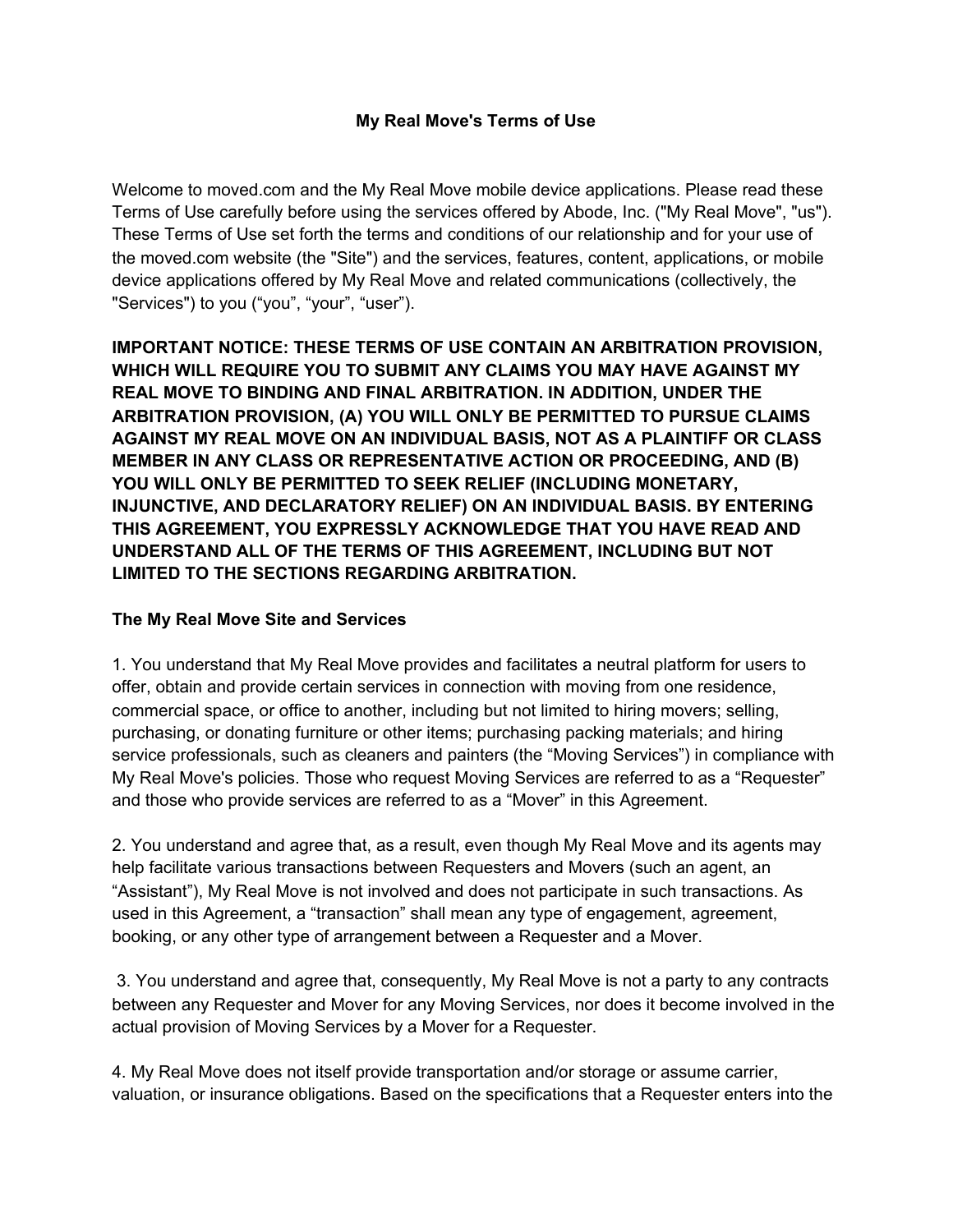Site and/or Services, such as inventory and services requested, an Assistant will generate and provide the Requester with quotes from Mover(s), from which the Requester may choose the Mover that best fits his or her needs.

5. A Mover chosen by a Requester via the Site and/or Services may require the Requester to enter into a separate written agreement between Mover and Requester regarding the actual terms for the Moving Services to be provided, which may include, but is not limited to, a written estimate, order for service, insurance policy, purchase agreement, consignment agreement, bill of lading, storage contract, or storage lease.

6. MY REAL MOVE IS NOT A BROKER OF HOUSEHOLD OR OFFICE GOODS OR SERVICES. MY REAL MOVE DOES NOT ARRANGE (OR OFFER TO ARRANGE) FOR THE TRANSPORTATION OF HOUSEHOLD OR OFFICE GOODS. MY REAL MOVE'S ROLE IS LIMITED TO PROVIDING A PLATFORM ON WHICH REQUESTERS CAN MORE EASILY FIND AND DIRECTLY ENGAGE MOVERS. MY REAL MOVE DOES NOT COUNSEL LESSORS OR LESSEES, SHOW PROPERTIES, NEGOTIATE SALES CONTRACTS, OR HOLD A POSITION OF TRUST AND CONFIDENCE, WHETHER OR NOT IN CONNECTION WITH THE SITE AND/OR SERVICES. MY REAL MOVE'S ROLE IN THE RENTAL OF STORAGE SPACE IS LIMITED TO PUBLISHING ADVERTISING PROVIDED BY STORAGE OPERATORS AND COMMUNICATING REQUESTER'S NEEDS TO SAID STORAGE OPERATORS FOR PURPOSES OF THE REQUESTER ENGAGING SUCH STORAGE OPERATORS DIRECTLY. NO BROKERAGE RELATIONSHIP OR ANY AGENCY OR FIDUCIARY RELATIONSHIP IS INTENDED TO BE OR SHALL BE DEEMED TO HAVE BEEN CREATED BETWEEN MY REAL MOVE AND ANY REQUESTERS, MOVERS, AND/OR OTHER USERS.

7. You understand and agree that My Real Move does not routinely or uniformly review, screen, or vet any users, including but not limited to Requesters and Movers, or the content or information provided by users through the Site and/or Services. My Real Move does not review, screen, or vet the identity or background of any Requester or Mover.

8. Each Requester should exercise common sense and due caution when meeting and/or giving any Mover access to your residence, commercial space, office, company property, inventory, and/or personal property, just as you would when interacting with someone you do not know. Each Mover should exercise common sense and due caution when meeting and/or accessing any Requester's residence, commercial space, or office, just as you would when interacting with someone you do not know. MY REAL MOVE IS NOT RESPONSIBLE FOR THE CONDUCT OF ANY MOVER OR REQUESTER, WHETHER ONLINE OR OFFLINE, AND WILL NOT BE LIABLE FOR ANY INJURY, DAMAGE, OR CLAIM ARISING OUT OF OR IN CONNECTION WITH ANY MOVING SERVICES. BY USING THE SITE AND/OR SERVICES, YOU AGREE THAT MY REAL MOVE SHALL NOT BE HELD LIABLE FOR ANY DAMAGE TO PERSONS, PROPERTY, OR PREMISES THAT MAY ARISE OUT OF ENGAGING A MOVER VIA THE SITE AND/OR SERVICES.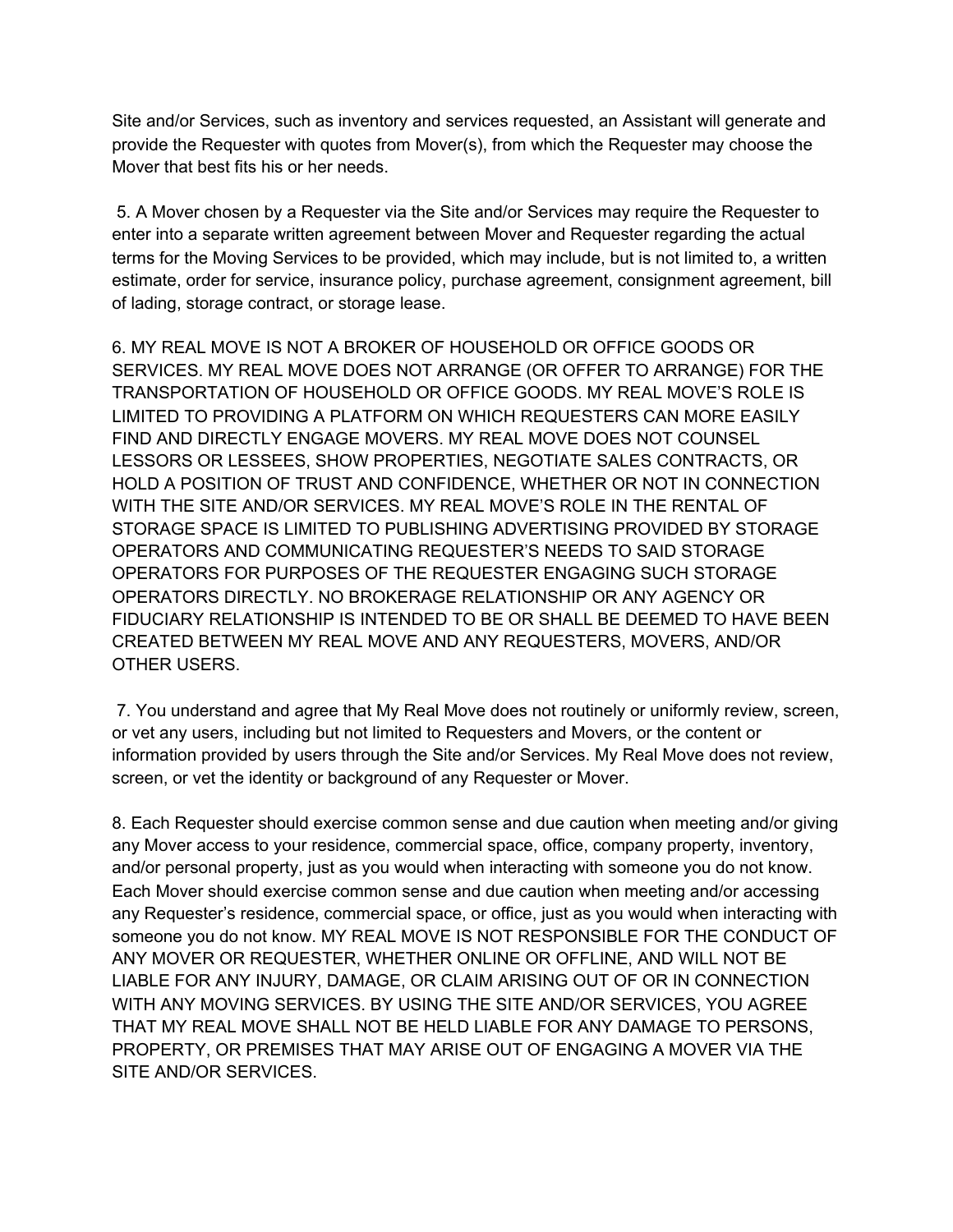9. You understand and agree that My Real Move does not and cannot exert any control over the accuracy, efficiency, effectiveness, or other aspects of the Moving Services advertised or performed by a Mover though the Site and/or the Services, nor the authority of either the Movers or the Requesters to enter into any transactions and that accordingly, My Real Move cannot provide any assurance or guarantee that any user will actually conclude any transaction.

10. You understand that My Real Move strongly encourages that you use and employ the communication tools made available through the Site and Services to communicate with your Assistant in order to glean as much information as possible regarding any transaction you intend to enter into.

11. You understand and agree that, since My Real Move is a platform, it cannot bear responsibility or liability for any materials or information (including without limitation, text, identities, images, content, listings, copy, descriptions, and prices) posted by any user, including you, on the Site and/or the Services.

12. You understand and agree that your use of the Site and/or the Services is at your own risk.

# **The Agreement between My Real Move and You**

1. You understand that by accessing or using the Site or Services, you are agreeing to comply with and be bound by the terms and conditions contained herein ("Terms of Use" or "Agreement", which also incorporates My Real Move's Privacy Policy).

2. This Agreement supersedes all prior or contemporaneous agreements, representations, warranties and understandings with respect to the Site and the Services, the content, products or services provided by or through the Site and the Services, and the subject matter of this Agreement.

### *You are responsible for reviewing changes to this Agreement*

1. This Agreement applies to all users of the Site and the Services, including but not limited to Requesters and Movers.

2. My Real Move may make changes to this Agreement from time to time without specifically notifying you.

3. My Real Move will post the latest Agreement on the Site and may post it on My Real Move's mobile device applications, but it is up to you to review it before using the Site or Services.

4. If you continue to use the Site or Services after any of these changes, your continued use will mean that you have accepted any changes to the Agreement.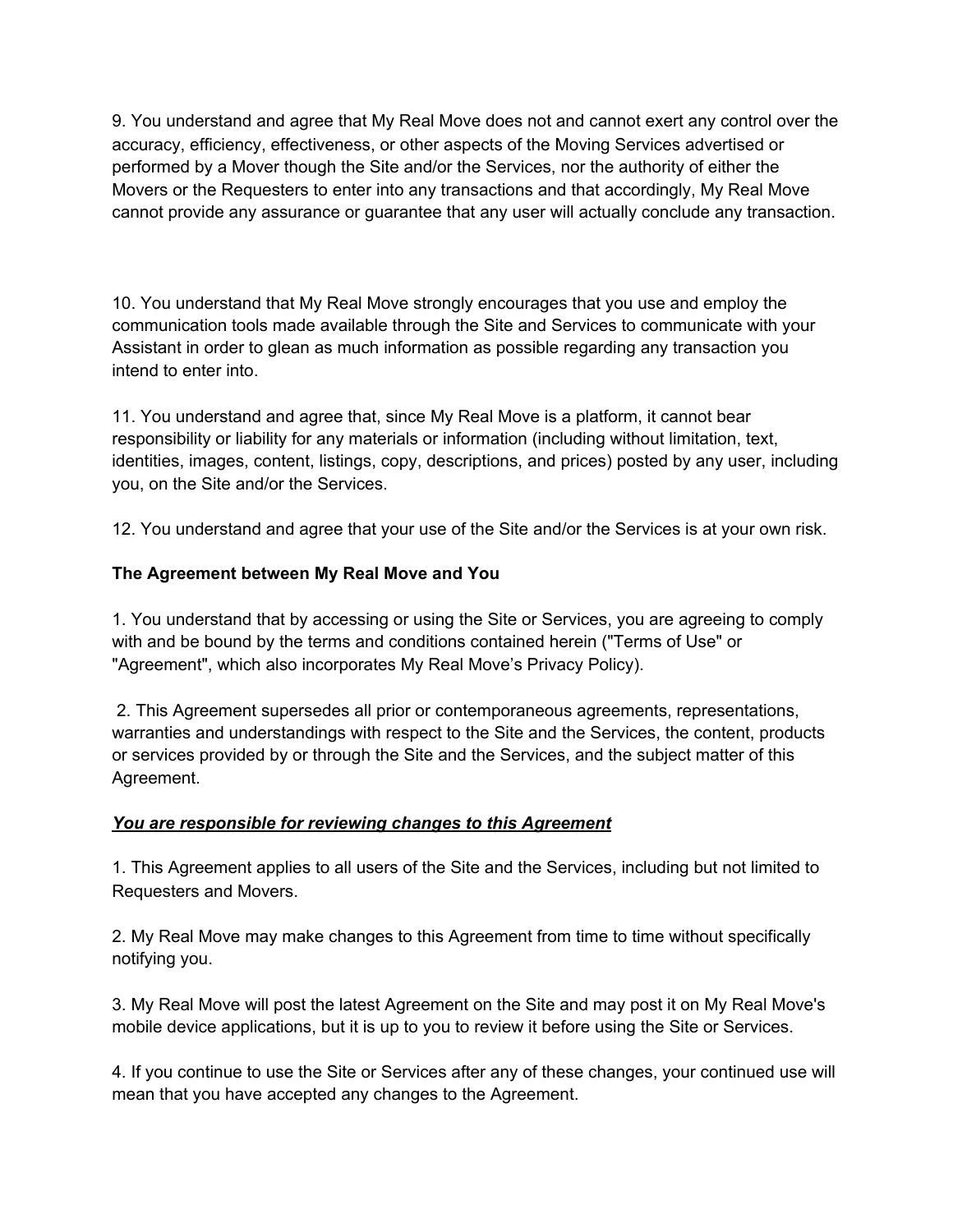5. In addition, some services offered through the Site and the Services may be subject to additional terms and conditions specified by My Real Move from time to time and your use of such services is subject to those additional terms and conditions, which are incorporated into this Agreement by this reference.

### **Your Use of the Site and Services**

### *Your registration and account security*

When you use the Site or the Services you may provide My Real Move certain registration and account information, which My Real Move will rely on to provide you its products and services. The following are your obligations when creating, registering, and maintaining the security and accuracy of your account:

1. You will register your account in your own name and not the name of another person, alter ego, or other identity.

2. You will create only one account for yourself, and will only use it for the benefit of yourself or another person from whom you have their express consent to use Site and Services for their benefit (a "Beneficiary"). If you use your account for the benefit of a Beneficiary, you shall be solely responsible for obtaining the Beneficiary's consent to use the Site and/or Services for their benefit, to allow Movers to access the Beneficiary's home and/or personal property, and to otherwise allow Movers to provide the Moving Services to the Beneficiary. You further hereby agree to this Agreement on behalf of both yourself and any Beneficiary.

3. You will not assign or transfer your account to anyone without first getting My Real Move's written consent.

4. You will not provide false or misleading information when you register an account.

5. If My Real Move terminates or disables your account, you may not create another account without first getting My Real Move's written consent.

6. You will keep your contact and other information requested by My Real Move (such as phone number, address, etc.) accurate and up-to-date.

7. You will not share your password, let anyone other than you access your account, or do anything that might compromise the security of your account.

8. If you select a username for your account, My Real Move reserves the right to remove or reclaim it for any reason, including that it is inappropriate in My Real Move's sole determination.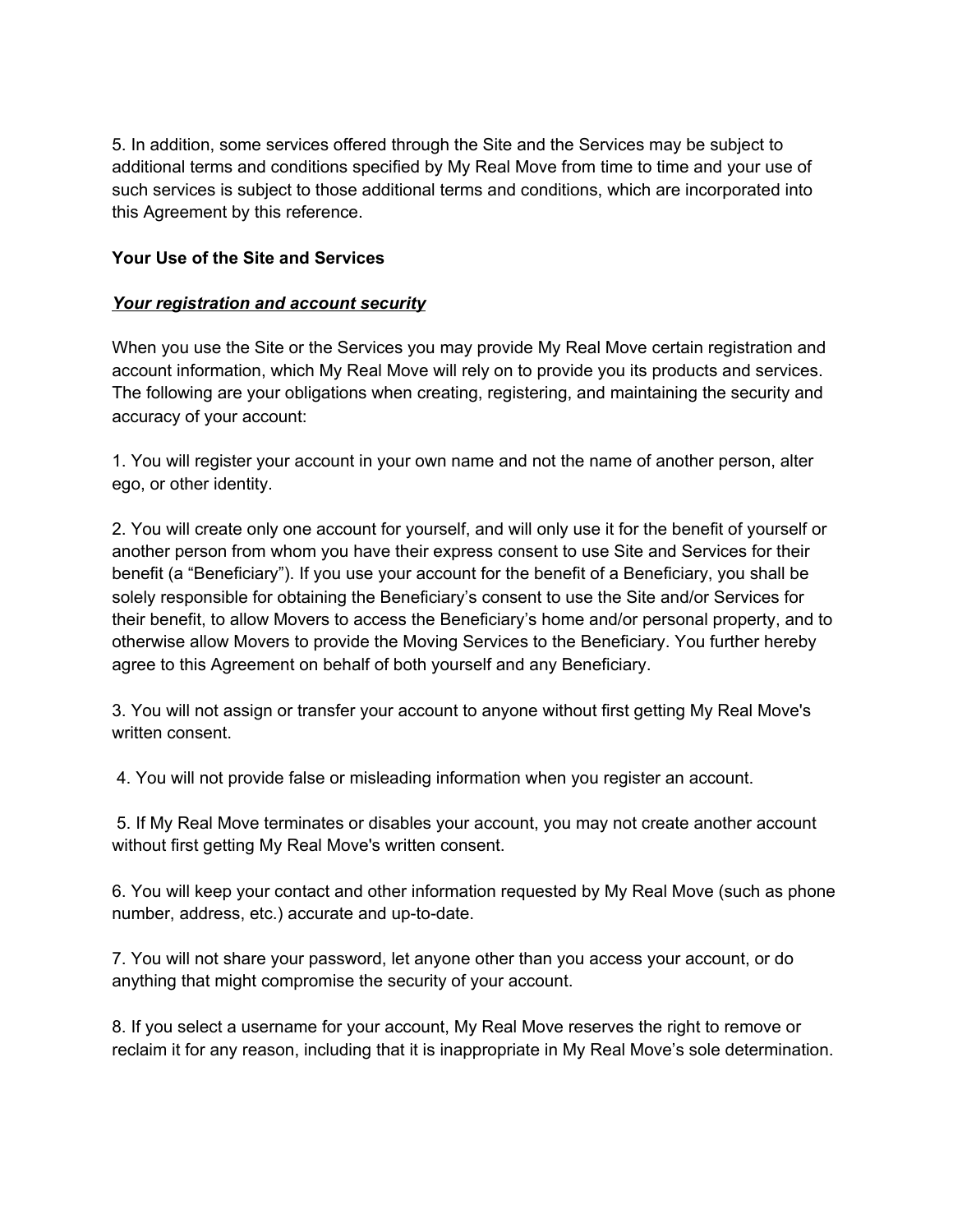### *Mover Referral Fees and Payments & Claims*

If you engage a Mover through My Real Move's Site and/or Services, you agree to be bound by the following terms in addition to other terms in these Terms of Use:

1. My Real Move does not charge any fees for you to get a quote or receive any advise.

2. You understand that any and all payment terms are stated in United States dollars.

3. You understand that all payments for Moving Services will be made through Stripe, or any other third party payment facilitator engaged by My Real Move.

4. You agree to ensure that at all times all credit card and payment information supplied by you is accurate and correct and kept updated with Stripe or any third party payment or service facility used by My Real Move and that you are fully authorized to use such credit card and payment information and account with any third party payment or service facility used by My Real Move for purposes of paying for any purchases.

5. By requesting Moving Services, you hereby authorize us to charge your credit card for the total amount you agreed to for the Moving Services.

6. If, after ordering the Moving Services, you and a Mover agree to reduce or increase the amount to be paid for the Moving Services, or if the Mover is entitled to additional fees based upon a change in scope of the Moving Services, the Mover shall notify My Real Move and your credit card will be charged for that amount.

7. All payments for Moving Services must be made via the Site and/or Services.

8. **My Real Move retains the right, in its sole discretion, to place a hold on a Requester's credit card for Moving Services that have been ordered by a Requester or completed by a Mover. If you do not notify us of a complaint (CLAIM) within seventy-two (72) hours after the Moving Services were completed, My Real Move will release payment to the applicable Mover and the transaction will be complete.**

9. You agree that you are solely responsible for your interactions (including any Moving Services transactions) with any other user in connection with the Services, and My Real Move will have no liability or responsibility with respect thereto. While My Real Move reserves the right, it will not and has no obligation to, become involved in any way with disputes between you and any other user of the Services. My Real Move shall have no liability to you or to the Requestor or Mover for a failed or unsatisfactory transaction.

10. You agree that payment for all applicable purchases and any taxes or additional charges that may be imposed by third parties are your sole responsibility.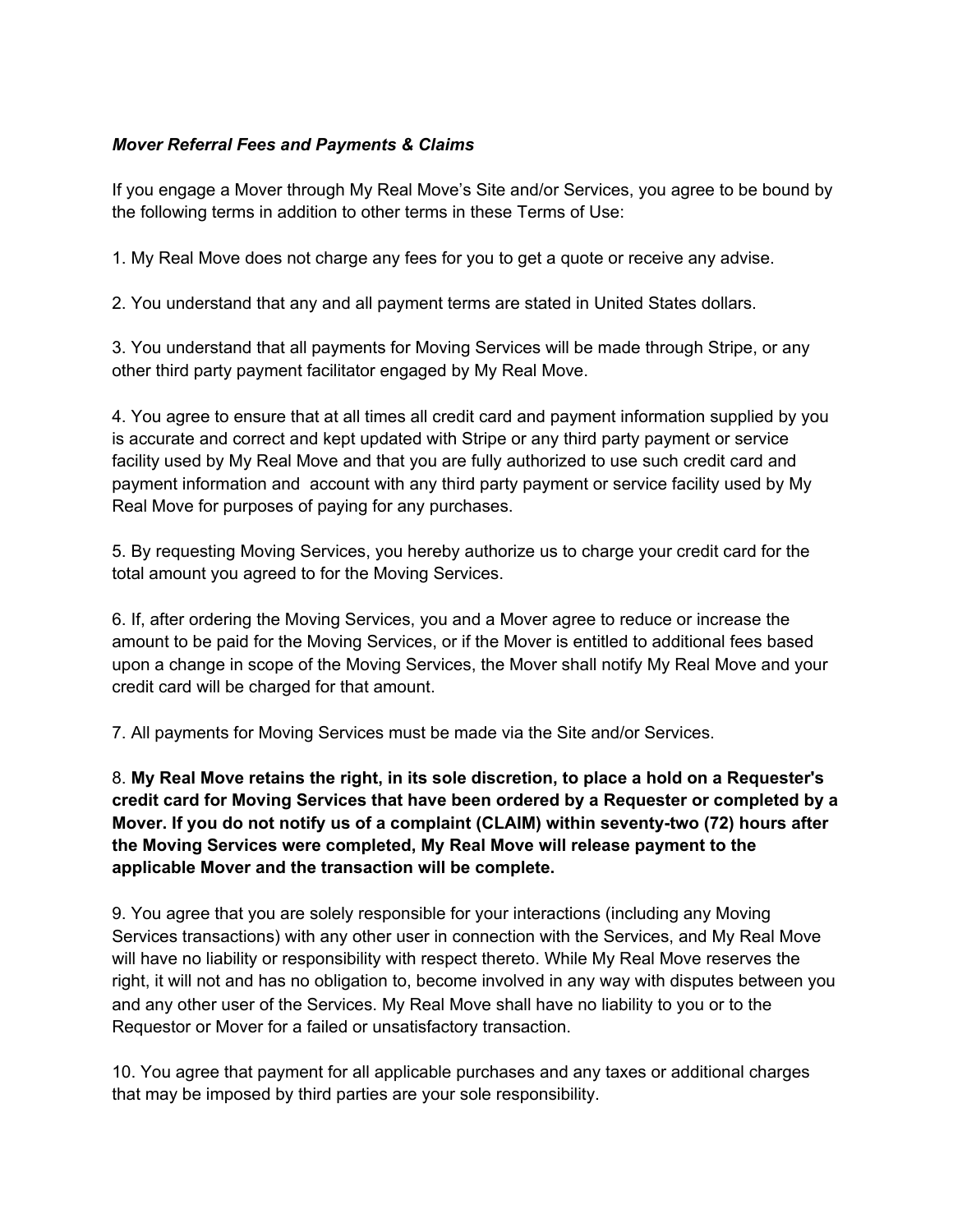11. You understand that your purchase may be final and non-refundable. Refunds may be granted in limited circumstances and at the sole discretion of My Real Move.

#### *Terms Applicable to Requesters*

If you are using the Site and/or Services as a Requester, you agree to the following additional terms:

1. You understand and agree that any and all Moving Services requests or offers you make via the Site and/or Services must comply with any and all current My Real Move policies.

2. You hereby warrant that you have the full rights and legal authority necessary to allow a Mover to access and perform Moving Services in any premises where you request Moving Services to be performed via the Site and/or Services.

3. You acknowledge and agree that any request for Moving Services is an offer, which is only accepted when a Mover confirms acceptance of your offer.

4. You acknowledge and agree that Movers that provide services may not be available at all times due to prior commitments, illness, leaving the Services, or other circumstances. You shall not be entitled to any remuneration if a Mover cancels Moving Services that you have ordered other than a refund of the applicable fee.

5. Ordered Moving Services may be cancelled at any time by Requesters. If you cancel Moving Services: (a) 48 hours prior to the scheduled start time of the Moving Services, you shall be fully refunded, or (b) less than 24 hours prior to the scheduled start time of the Moving Services, you shall incur a cancellation fee of \$50. The fees set forth within this paragraph are hereinafter referred to as the "Cancellation Fees". By requesting Moving Services, you hereby authorize us to charge your credit card for the Cancellation Fees based upon the total amount you agreed to for the cancelled Moving Services.

#### *Terms Applicable to Movers*

If you are using the Site and/or Services as a Mover, you agree to the following additional terms: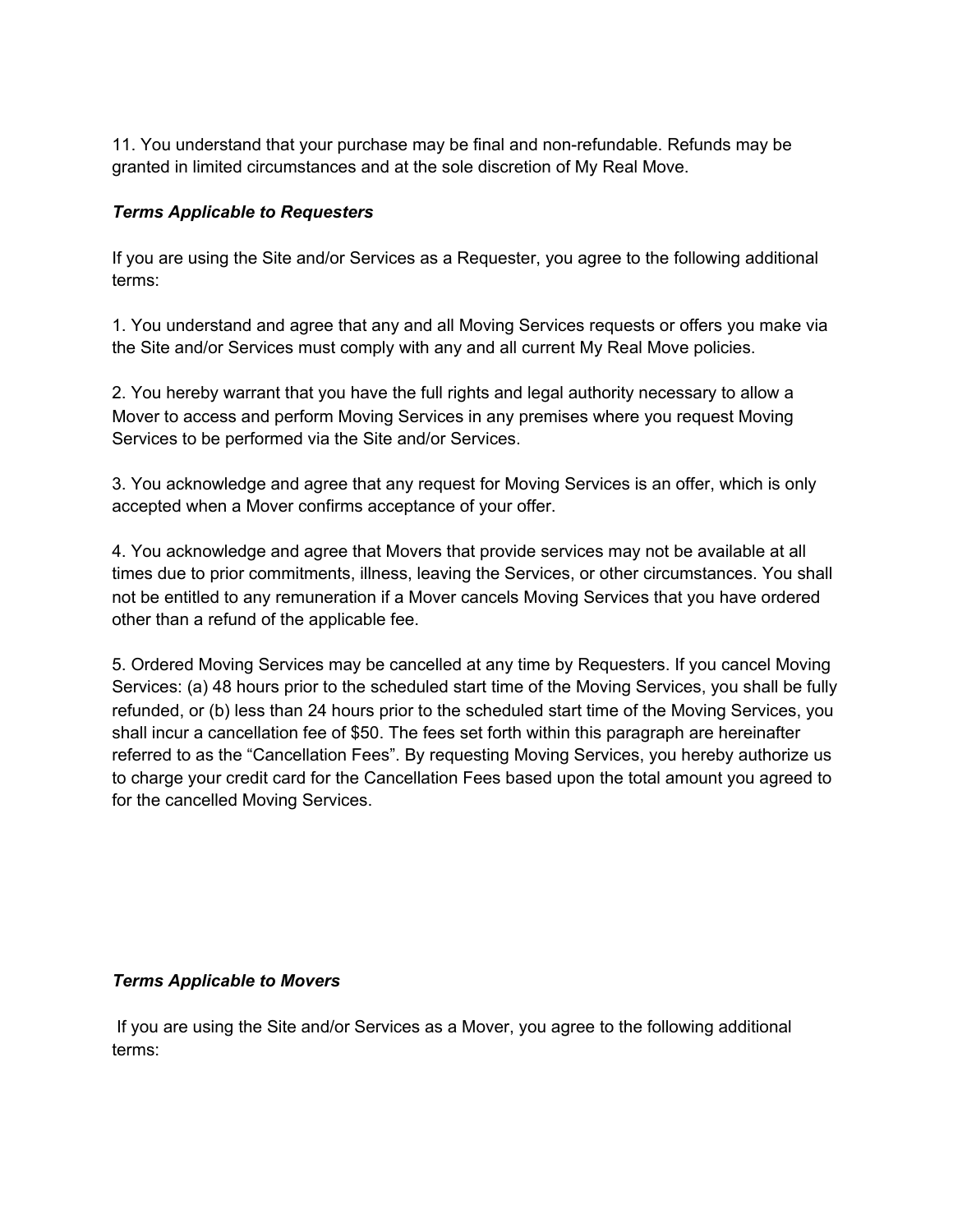1. All Movers must maintain all appropriate certifications, licenses, and insurance in compliance with all applicable laws, rules and regulations. Movers shall maintain insurance coverage in amounts no less than required by applicable law. Mover and/or all of Mover's personnel must have a current and valid driver's license in order to operate a motor vehicle in the provision of Mover Services.

2. Movers shall use the proper materials and equipment for the Moving Services to be provided. If you will be moving furniture or other items into or out of a home or building, you will properly wrap and/or protect the Requester's property, as well as the floors, wall corners, and all other surfaces.

3. Movers shall use commercially reasonable efforts to arrive at the agreed upon time and complete the Moving Services within any agreed upon time frame. Movers shall respect the wishes of the Requester and will actively communicate with the Requester as needed to ensure proper performance of the Moving Services.

4. Upon completion of Moving Services by Movers, My Real Move shall release payment for the Moving Services to Mover; provided, however, there may be a hold on the earnings for up to 4 days (96 hours) after the completion date pending any complaint or dispute by the applicable Requester. You hereby authorize My Real Move to deduct a referral fee from all Moving Services fees collected from a Requester prior to forwarding payment in order to pay for My Real Move's operational and technology costs (the "Referral Fee") and any other applicable third-party fees, including but not limited to payment processor fees. When determining your fee for the Moving Services, Movers should keep in mind that My Real Move's Referral Fee will be deducted from your listed fee. You acknowledge and agree that you are solely responsible for the Moving Services fee you list on the Site and Services.

5. You understand and agree that in connection with the transactions facilitated by the Site and Services, My Real Move may serve as your limited authorized agent for the purpose of accepting payments from a Requester on your behalf and is responsible for transmitting payments to you. You hereby appoint My Real Move as your limited agent solely for the purpose of collecting payments from Requesters as described in this Agreement.

6. Movers shall work to expeditiously resolve any complaints, claims, or disputes with a Requester in a respectful manner. While My Real Move reserves the right, it has no obligation to become involved in any way with disputes between you and any other user of the Site and/or Services, including but not limited to a Requester. If My Real Move does choose to mediate a dispute, My Real Move's decision shall be final. If either you or My Real Move determines that a refund of all or a portion of the Moving Services fee is to be made to the Requester, a full or pro rata portion, as applicable, of the Referral Fee shall be refunded to the Requester. If a Requester cancels Moving Services less than forty-eight (48) hours prior to the start time of the Moving Services, My Real Move shall charge Cancellation Fees to the Requester, and forward such Cancellation Fees to you, minus the Referral Fee.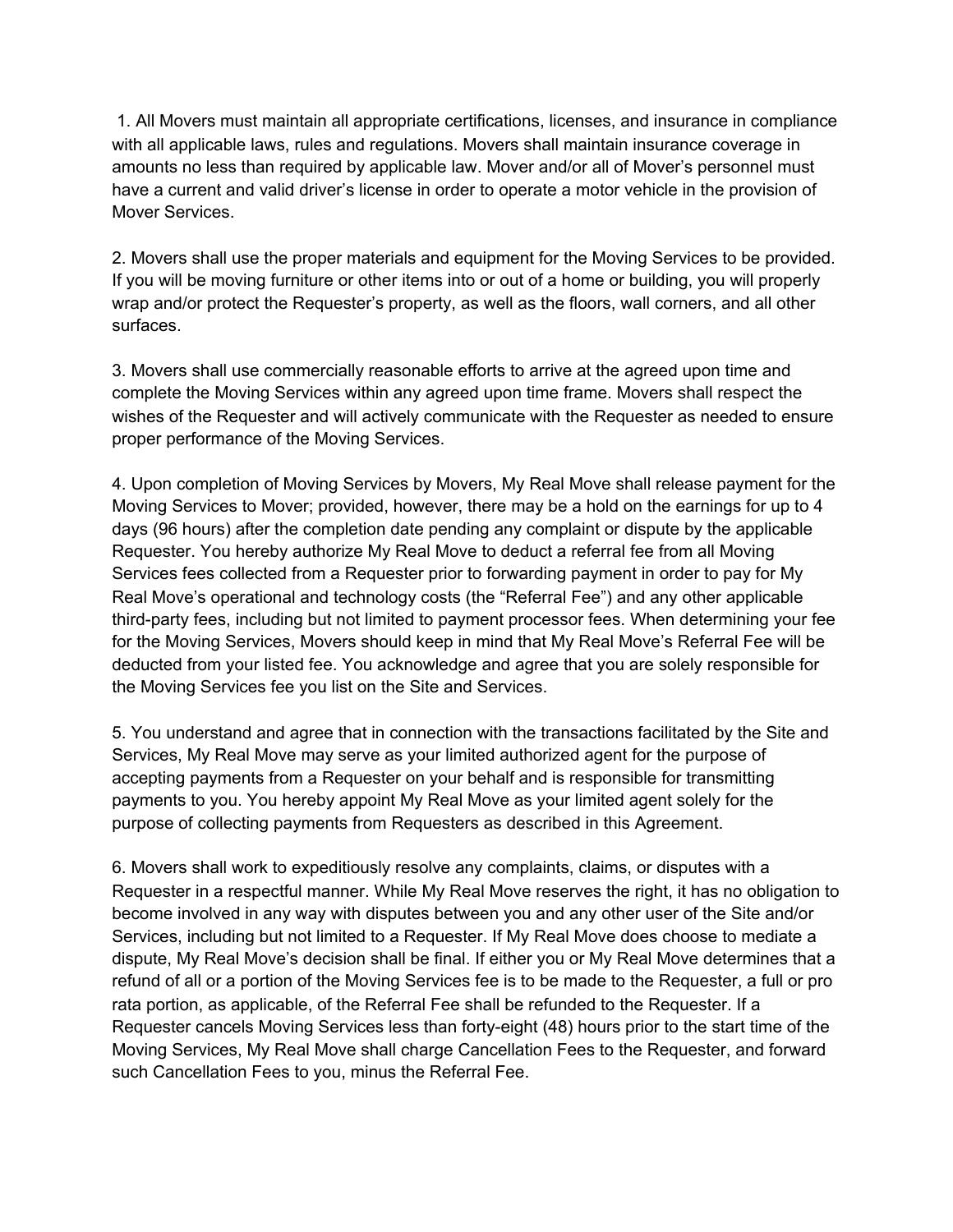7. My Real Move is not liable for any losses relating to chargebacks, fraudulent charges, or other actions by you, your agents, or your Requesters that are deceptive, fraudulent or otherwise invalid ("Fraudulent Actions"). By using the Site and/or Services, you hereby release My Real Move from any liability arising from Fraudulent Actions. You will also use best efforts to promptly notify My Real Move of any Fraudulent Actions which may affect the Services. My Real Move reserves the right, in its sole discretion, to terminate your account if you engage in, or permit any Mover or Requester to engage in, Fraudulent Actions.

8. Movers may be engaged or employed in any other business, trade, profession, or other activity, including providing Moving Services via means other than the Site and/or Services, including other online technology services. However, under no circumstances shall Movers solicit Requesters referred to you via the Site and/or Services except through the Site and/or Services. My Real Move reserves the right to charge a Mover, or to deduct from amounts owed to Mover hereunder, a referral fee if a Mover successfully solicits a Requester who was originally referred to Mover via the Site and/or Services to request and pay for Moving Services by any means other than the Site and/or Services.

9. Movers may be removed from the Site and Services at any time for any reason, including but not limited to for violating these or any of My Real Move's other policies.

### *No Employment*

My Real Move is a provider of a platform for Requesters to connect with independent providers of services. My Real Move is not the employer of any Mover on the Site and/or Services. You acknowledge that My Real Move does not supervise, direct, or control a Mover's work or Moving Services performed in any manner. All Movers on the Site and/or Services provide services to you as an independent contractor, and are not an employee, joint venture, partner, agent, or franchisee of My Real Move for any purpose whatsoever.

### *Your personal information*

1. You understand and acknowledge that your use of the Site and Services is governed by the Privacy Policy (https://myrealmove.com/legal/myrealmove-privacy-policy.pdf). Consent to our Privacy Policy is required before using our Services.

2. My Real Move will only use personal information in accordance with My Real Move's Privacy Policy.

# *My Real Move may edit or modify anything on the Site or Services without notice*

My Real Move is committed to delivering a positive user experience and you understand that My Real Move reserves the right (but without undertaking any duty) to edit, monitor, review, delete,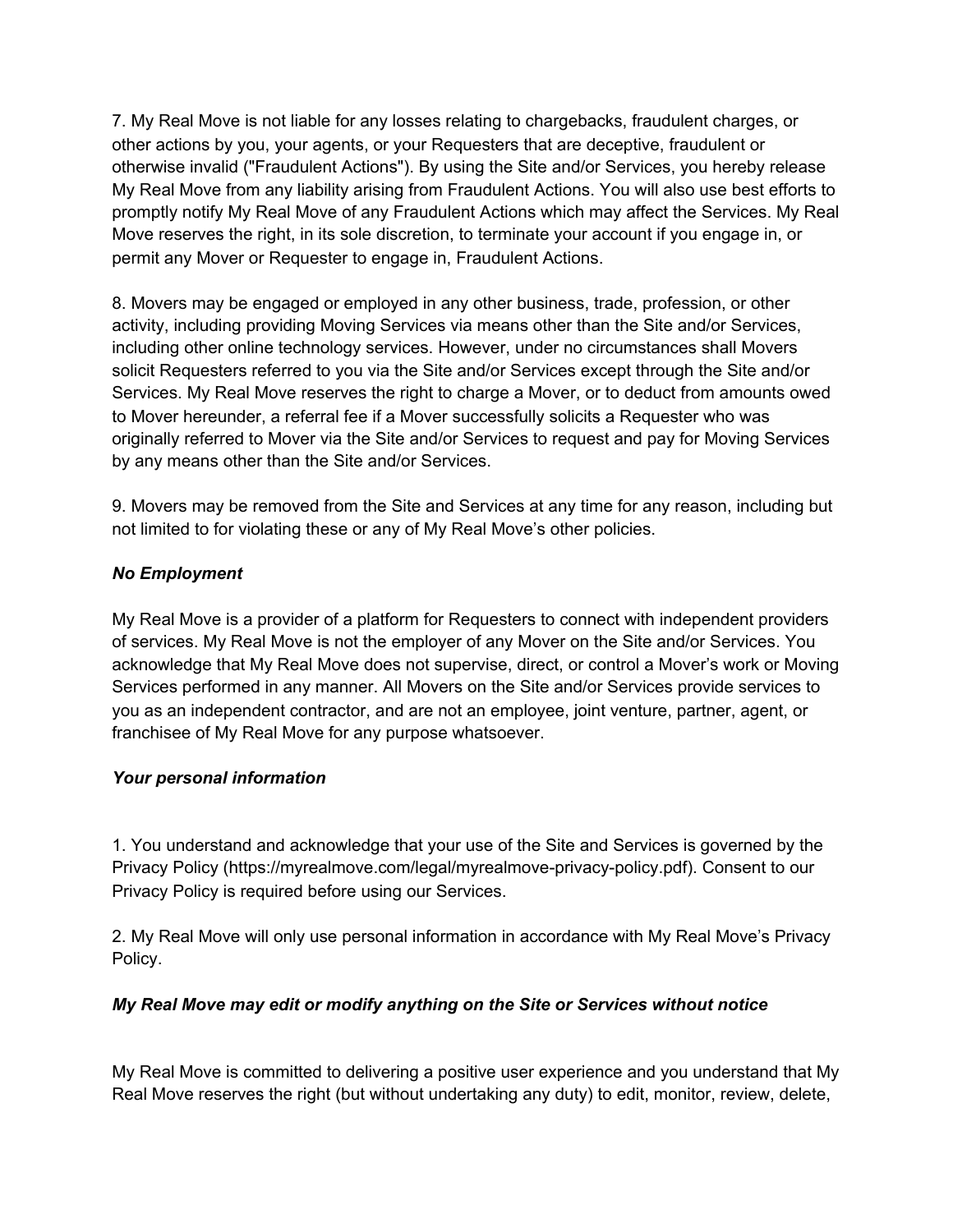modify, or move any content or material provided or placed on or though the Site and the Services in its sole discretion, without notice.

### *The Services include Mobile Services*

The Services include certain services that are available via a mobile device, including (a) the ability to upload content to the Services via a mobile device, (b) the ability to browse the Services and the Site from a mobile device, and (c) the ability to access certain features through an application downloaded and installed on a mobile device (collectively, the "Mobile Services"). To the extent you access the Services through a mobile device, your wireless service carrier's standard charges, data rates and other fees may apply. In addition, downloading, installing, or using certain Mobile Services may be prohibited or restricted by your carrier, and not all Mobile Services may work with all carriers or devices. By using the Mobile Services, you agree that we may communicate with you regarding the Services, My Real Move, and other entities by SMS, MMS, text message or other electronic means to your mobile device and that certain information about your usage of the Mobile Services may be communicated to us.

### *You are responsible for accepting updated versions of the Site and Services*

1. If My Real Move provides updated versions of the Site and/or the Services and you do not accept these updated versions, you may not enjoy the most recent content, feature sets, and materials.

2. If you do not accept updated versions of the Site and Services, My Real Move shall not bear any responsibility or liability for your decision.

# *You agree to let us monitor your activity on My Real Move mobile device applications and the Site and Services*

1. Because My Real Move wants to continue to improve the Site and the Services for the benefit of you, the user, My Real Move may monitor your activity on My Real Move mobile device applications, as well as on the Site and Services.

2. By using any My Real Move mobile device application or the Site and Services you specifically agree to allow My Real Move to monitor you in this manner.

3. You understand, however, My Real Move cannot and does not make any warranties or guarantees that: (i) any My Real Move mobile device applications or the Site and Services, or any component thereof, will be made free from error or inaccuracy as a result of such monitoring or free from unauthorized and/or unacceptable use as a result of such monitoring; (ii) any statements or factual items presented by the Services will be free from error or authenticated; or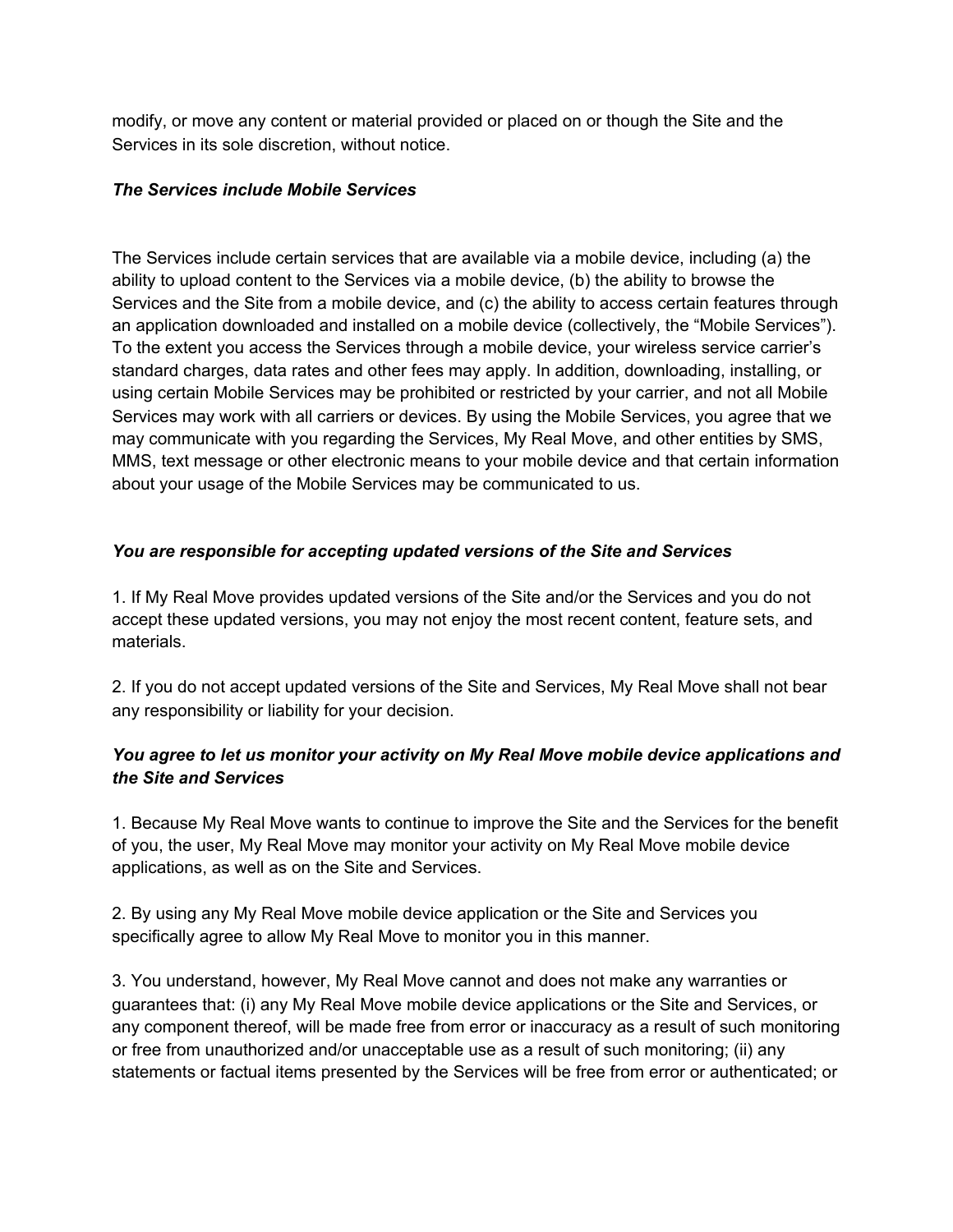(iii) My Real Move will take any action in the event of any non-compliance with these Terms of Use.

## *You must be 18 or older to use the My Real Move Site or Services*

1. You understand that you may not use the Site or the Services where such use is prohibited.

2. You understand that the Site and the Services are intended solely for users who are eighteen (18) years of age or older and can legally form a binding agreement.

3. Any use of or access to the Site or the Services by anyone under 18 is unauthorized.

4. You represent and warrant that you are 18 or older, and that you agree to abide by all of the terms and conditions of this Agreement.

5. My Real Move does not knowingly collect information from individuals who are less than thirteen (13) years of age.

# *It is your responsibility to make sure this Agreement and your use of the Site and Services complies with all laws applicable to you*

1. You understand that My Real Move may, in its sole discretion, refuse to offer the Site or the Services to any person or entity and change its eligibility criteria at any time.

2. You are solely responsible for ensuring that this Agreement complies with all laws, rules and regulations applicable to you.

3. You understand that your right to access the Site or Services will be revoked where this Agreement or use of the Site or the Services is prohibited and, if that is the case, you agree not to use or access the Site or the Services in any way.

## *My Real Move may terminate your use of the Site and/or Services without reason or notice to you*

While My Real Move respects its users, you agree that Moved may terminate your use of the Site and/or the Services and prohibit you from accessing the Site and/or the Services, for any reason, or no reason, and with or without notice.

### *Who Owns What and How You Can Use It*

The copyright to all content on the Site and Services is owned by the provider of that content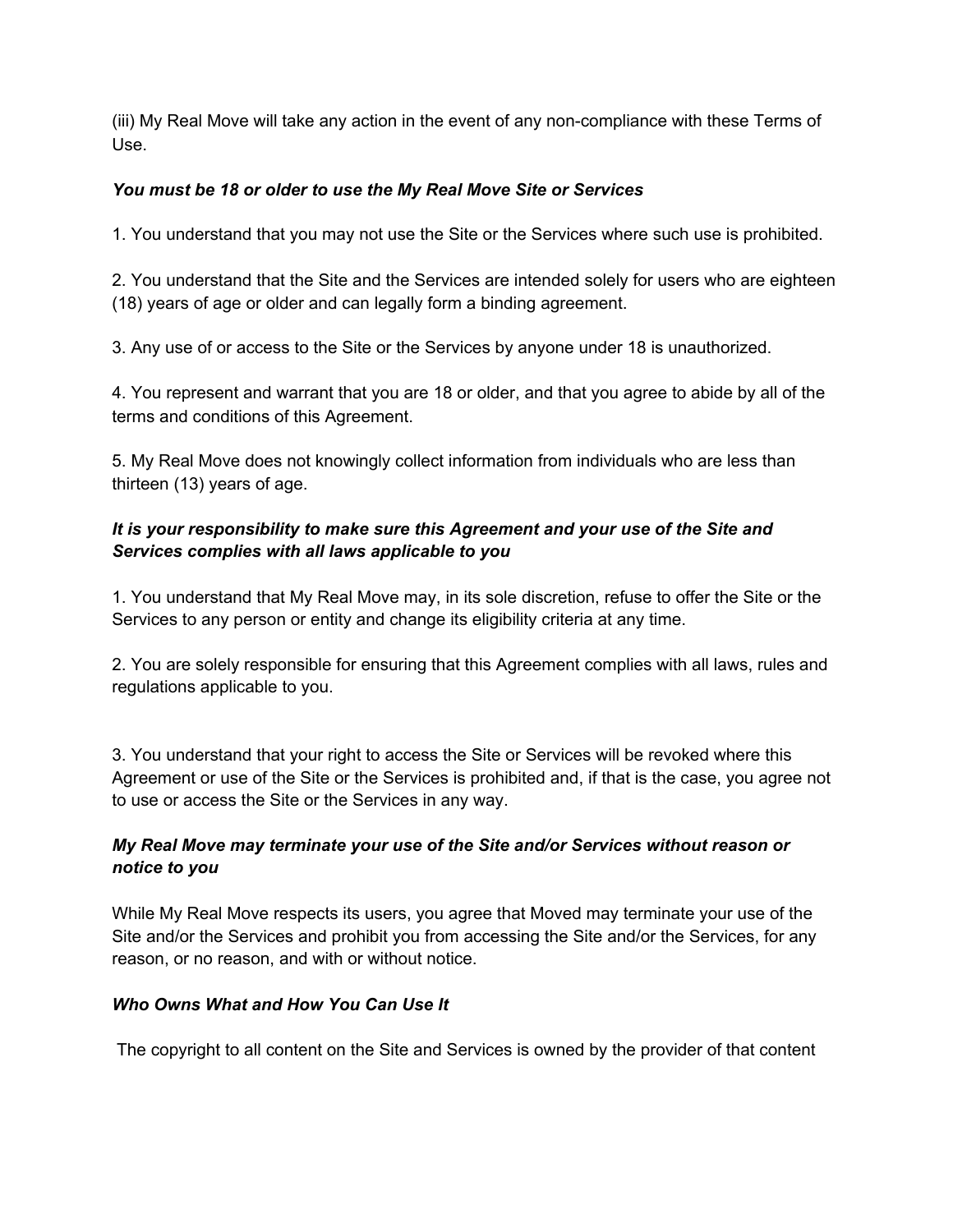1. The content, organization, graphics, design, compilation, magnetic translation, digital conversion and other matters related to the Site and the Services are the property of My Real Move or its content suppliers and are protected under applicable copyrights, trademarks and other proprietary rights.

2. You may not copy, redistribute, use or publish any part of the Site or the Services, except as allowed by this Agreement.

3. You do not acquire ownership rights to any content, document or other materials viewed through the Site or the Services.

## *You may not use trademarks appearing on the Site or Services in an infringing manner*

1. You agree that MY REAL MOVE, MY REAL MOVE., MYREALMOVE.COM and other My Real Move graphics, logos, page headers, button icons, scripts, and service names are trademarks, registered trademarks or trade dress of My Real Move or its affiliates.

2. My Real Move trademarks and trade dress may not be used in connection with any product or service that is not My Real Move's, in any manner that is likely to cause confusion among consumers, or in any manner that disparages or discredits My Real Move.

3. All other trademarks not owned by My Real Move or its affiliates that may appear on the Site or the Services are the property of their respective owners, who may or may not be affiliated with, connected to, or sponsored by My Real Move or its affiliates.

### *You may use the My Real Move Site and Services for limited purposes*

1. My Real Move grants you a limited license to access and make personal use of the Site and the Services.

2. My Real Move does not grant you the right to download (other than page caching) or modify the Site and the Services, or any portion of the Site and the Services.

3. You understand My Real Move does not grant you the right to: (a) resell or make commercial use (except as provided herein) of the Site and the Services or their contents; (b) make any derivative use of the Site and the Services or their contents; (c) download or copy account information for the benefit of a third party or merchant; or (d) use any data mining, robots, or similar data gathering and extraction tools.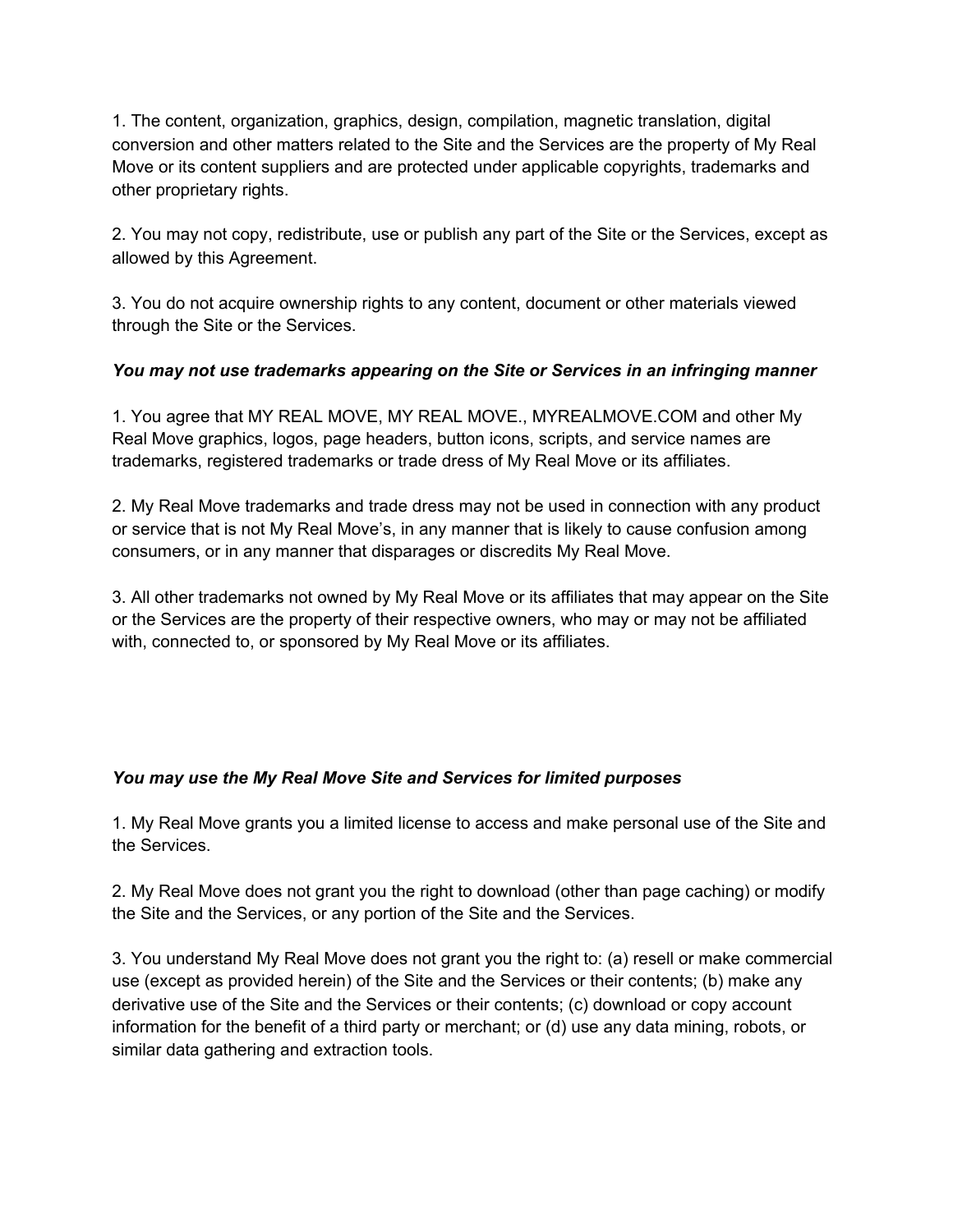4. You understand that the Site and the Services or any portion of Site and the Services may not be reproduced, duplicated, copied, sold, resold, visited, or otherwise exploited for any commercial purpose, other than as required for the limited commercial use granted herein.

5. You may not frame or utilize framing techniques to enclose any trademark, logo, or other proprietary information of My Real Move and our affiliates without express written consent.

6. You may not use any meta tags or any other "hidden text" utilizing My Real Move's name or trademarks without the express written consent of My Real Move. Any unauthorized use terminates the permission or license granted by My Real Move hereunder.

7. You may not engage in the copying, reproduction, publication, rearrangement, redistribution, modification, revision, alteration, or reverse engineering, of the Services.

8. You are granted a limited, revocable, and nonexclusive right to create a hyperlink to the home page of My Real Move or to the page representing your listing(s) on My Real Move so long as the link does not portray My Real Move, its affiliates, or their products or services in a false, misleading, derogatory, or otherwise offensive matter.

9. You may not use any My Real Move logo or other proprietary graphic or trademark as part of the link without express written permission.

# *Some portions of the Services rely on Supported Platforms*

1. You acknowledge that the Site and Services interoperate with several third party sites and services, including but not limited to Facebook and Google (the "Supported Platform(s)"), and that some of the Services provided are highly dependent on the availability of such Supported Platforms. If at any time any Supported Platforms cease to provide availability to My Real Move on reasonable terms, My Real Move may cease to provide such features to you without entitling you to refund, credit, or other compensation.

2. In order to use the features of the Services related to the Supported Platforms, you may be required to register for or log into such Supported Platforms on their respective websites. By enabling such Supported Platforms within the Site or Services, you are allowing My Real Move to pass your log-in information to these Supported Platforms for this purpose.

### *You have the necessary rights to share content and materials should you choose to*

1. The Services permit you and other users to create, submit, share, post, copy, link, store and otherwise distribute certain information, images, photos, drawings, videos, icons, text and/or other content ("User Content"). You are responsible for your User Content, including without limitation its legality, reliability, and appropriateness.

2. You warrant that either: (a) your User Content is wholly original to you and you exclusively own the rights to your User Content, including the right to grant all of the rights and licenses in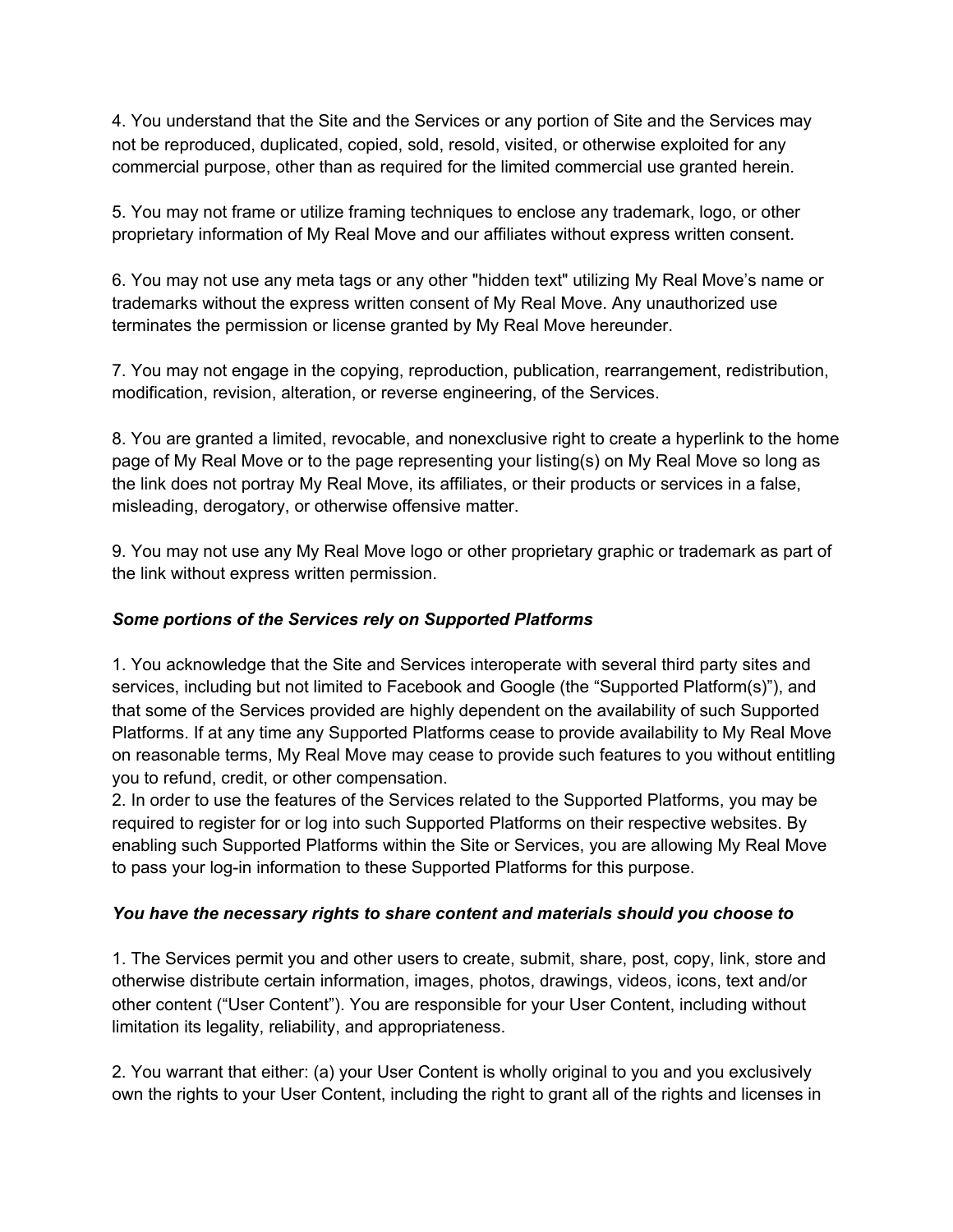this Agreement; or (b) all parties whose materials are included in your User Content, or who contributed in any way, are depicted in, or have any rights to your User Content, have granted you permission to submit and license your User Content to My Real Move as set forth herein, with full knowledge that My Real Move may exploit it in any manner whatsoever. You make such warranties without My Real Move incurring any third party obligations or liability arising out of its exercise of the rights thereto granted herein by you.

3. You grant to My Real Move the non-exclusive, unrestricted, unconditional, unlimited, worldwide, irrevocable, perpetual and royalty-free right and license to host, use, copy, distribute, reproduce, disclose, sell, re-sell, sub-license, display, perform, transmit, publish, broadcast, modify, make derivative works from, re-title, reformat, translate, archive, store, cache or otherwise exploit in any manner whatsoever, all or any portion of your User Content, for any purpose whatsoever, in any and all formats; on or through any and all media, software, formula or medium now known or hereafter known; and with any technology or devices now known or hereafter developed, and to advertise, market and promote the same.

4. You further agree that My Real Move is free to use any ideas, concepts, know-how or techniques contained in any User Content you send to the Site or My Real Move, for any purposes whatsoever, including, without limitation, developing, producing, marketing and otherwise exploiting products and/or services using such User Content, and without remuneration of any kind.

5. You further perpetually and irrevocably grant My Real Move the unconditional right to use and exploit your name, persona and likeness included in any User Content.

6. You also grant to My Real Move the right to sub-license and authorize others to exercise any of the rights granted to My Real Move.

7. You authorize My Real Move to publish your User Content in a searchable format that may be accessed by users of the Site and the Internet, and you waive any rights of attribution and/or any so-called moral rights you may have in any User Content you submit, even if such User Content is altered or changed in a manner not agreeable to you.

### *My Real Move's Copyright Policy*

My Real Move does not condone nor authorize activities on or through the Services that infringe copyright or intellectual property rights. My Real Move will delete any infringing User Content if properly notified that such User Content infringes on another's intellectual property rights. If you are a copyright owner or an agent thereof and believe that any User Content infringes upon your copyrights, you may submit a notification pursuant to the Digital Millennium Copyright Act (DMCA) by providing our Copyright Agent with the following information in writing (see 17 U.S.C 512(c)(3) for further detail):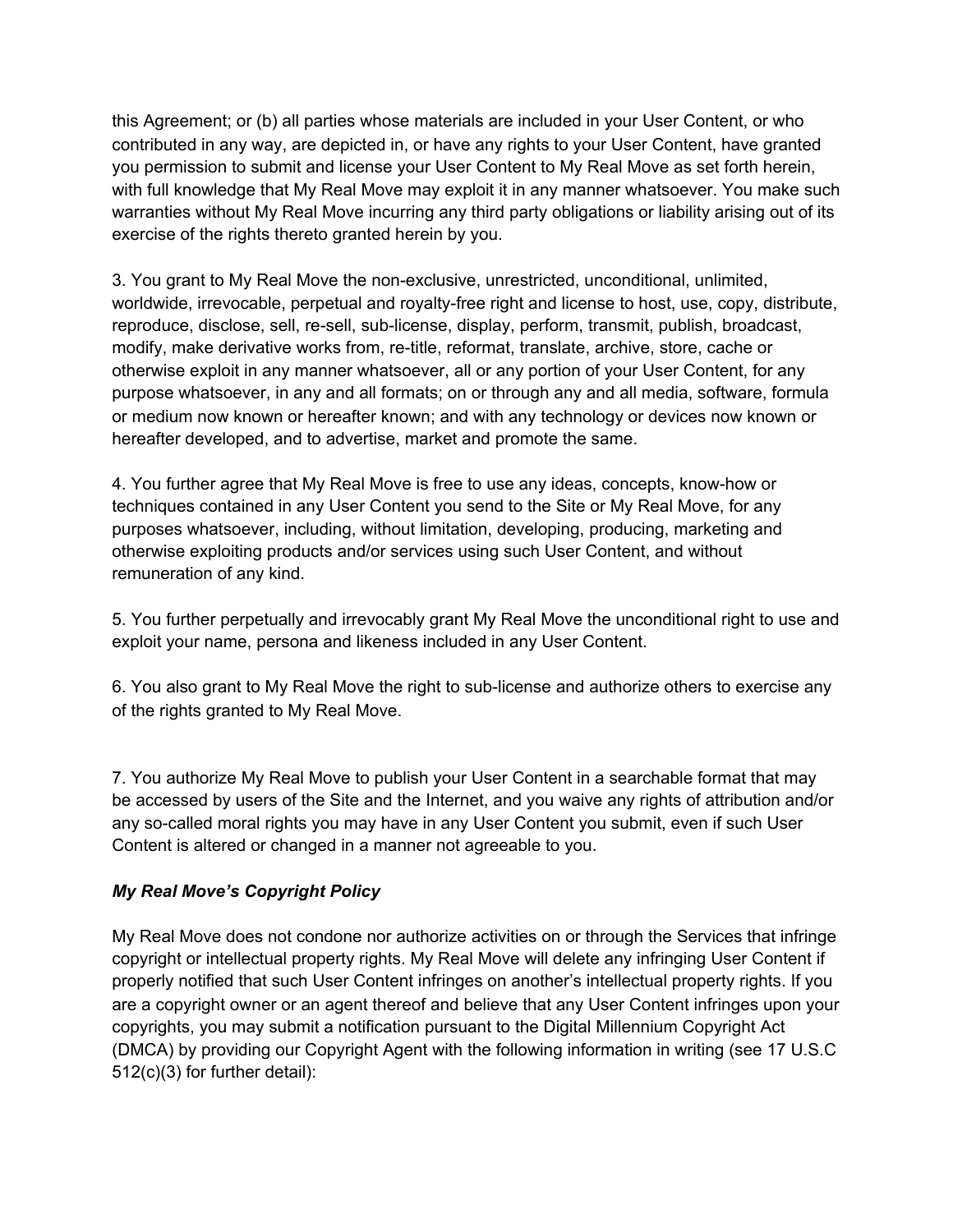1. An electronic or physical signature of the person authorized to act on behalf of the owner of the copyright's interest;

2. A description of the copyrighted work that you claim has been infringed;

3. A description of the material that you claim is infringing and where it is located on the Site or Services;

4. Identification of the URL or other specific location on the Site or Services where the material that you claim is infringing is located;

5. Your address, telephone number, and email address;

6. A statement by you that you have a good faith belief that the disputed use is not authorized by the copyright owner, its agent, or the law;

7. A statement by you, made under penalty of perjury, that the above information in your notice is accurate and that you are the copyright owner or authorized to act on the copyright owner's behalf. You can contact our Copyright Agent via email at [admin@myrealmove.com](mailto:admin@myrealmove.com) My Real Move reserves the right to terminate your account or any user account that it determines to be a "repeat infringer." A repeat infringer is a user who has repeatedly been notified of infringing activity and/or has had User Content repeatedly removed from the Site or Services.

### **What Laws and Rules You Are Responsible For Following**

### *You promise to comply with this Agreement and any laws or regulations applicable to you*

1. You promise not to use the Site or the Services for any purpose that is prohibited by this Agreement.

2. You are responsible for all of your activity in connection with the Site and the Services.

3. You shall abide by all applicable local, state, national and international laws and regulations and, if you represent a business, any advertising, marketing, privacy, or other self-regulatory code(s) applicable to you.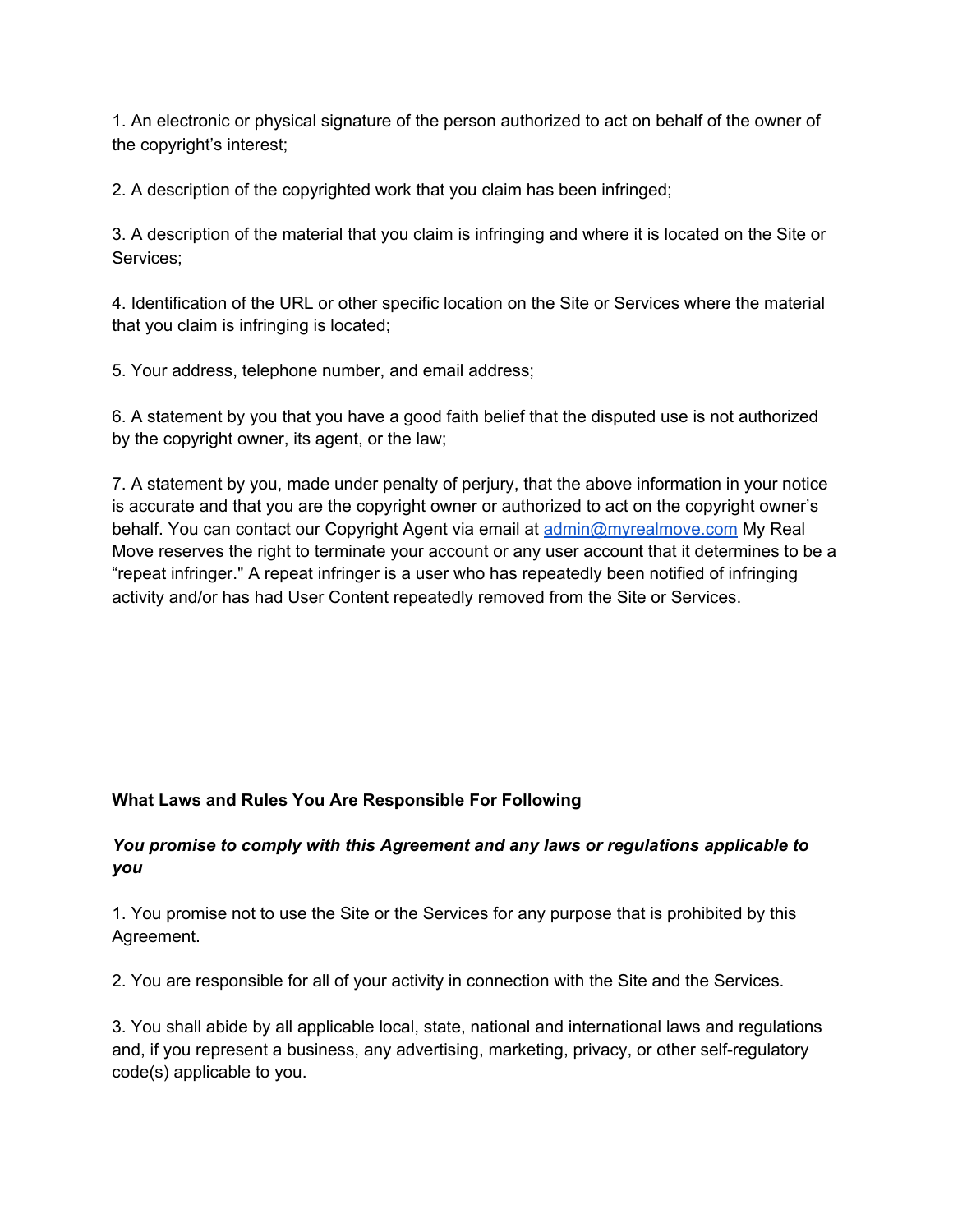### *You agree to comply with My Real Move's conduct policies when using the Site or Services*

My Real Move does it's best to keep the Site and the Services safe and operational, but My Real Move cannot guarantee it.

My Real Move needs your help to do that, which includes the following commitments: o You will not modify, adapt, appropriate, reproduce, distribute, translate, create derivative works or adaptations of, publicly display, republish, repurpose, or in any way exploit the Site or Services except as expressly authorized by My Real Move;

o You will not take any action that imposes or may impose (as determined by Moved in its sole discretion) an unreasonable or disproportionately large load on My Real Move's (or its third party providers') infrastructure;

o You will not decipher, decompile, disassemble, reverse engineer or otherwise attempt to derive any source code or underlying ideas or algorithms of any part of the Site or Services, except to the limited extent applicable laws specifically prohibit such restriction;

o You will not interfere or attempt to interfere with the proper working of the Site and Services or any activities conducted on the Site and Services;

o You will not bypass any measures My Real Move may use to prevent or restrict access to the Site and Services (or other accounts, computer systems or networks connected to the Site and Services);

o You will not run any form of auto-responder or "spam" on the Site and Services; o You will not use manual or automated software, devices, or other processes to "crawl" or "spider" any page of the Site;

o You will not harvest or scrape any content or materials from the Site and Services;

o You will not copy, rent, lease, distribute, or otherwise transfer any of the rights that you receive hereunder;

o You will not solicit passwords or personally identifying information (this includes, but is not limited to, someone else's name, birth date, home address, IP address, credit card number, social security number, or other government-issued identification information) for commercial or unlawful purposes;

o You will not upload, post, transmit, share, store or otherwise make available any material that contains software viruses or any other computer code, files or programs designed to interrupt, destroy or limit the functionality of any computer software or hardware or telecommunications equipment;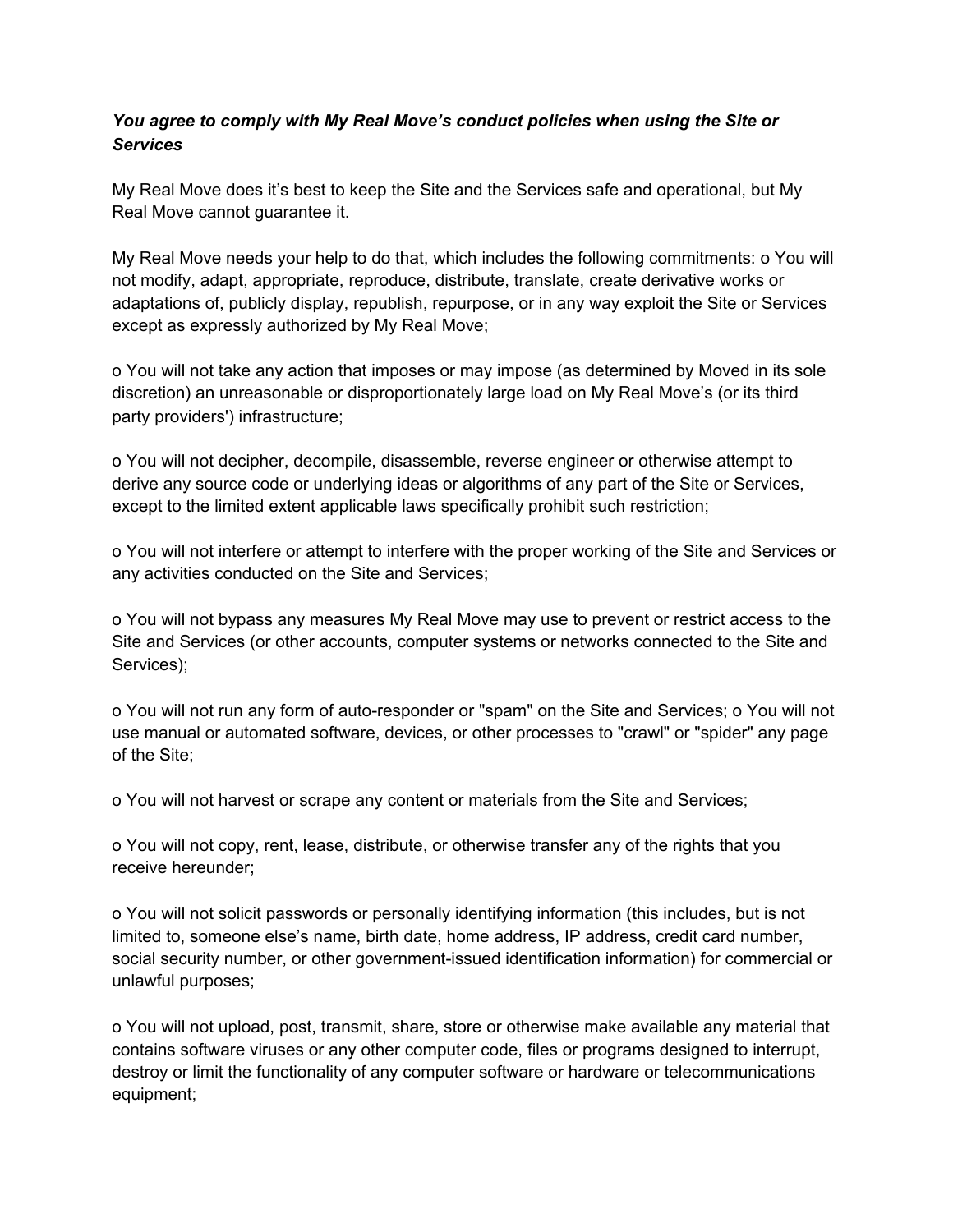o You will not upload, post, transmit, share, store or otherwise make available any content (such as a picture on a profile page) other than those of a personal nature that: (i) are of you, (ii) are taken by you, or (iii) are original content created by you;

o You will not otherwise take any action in violation of My Real Move's guidelines and policies. o You will not threaten, intimidate, or harass another user or any parties on or through the Site or Services.

o You will not falsely represent your identity or impersonate a third party, nor will you falsify or mislead third parties regarding your affiliation with any entity.

o You will not transmit or disseminate any "lobbying" or "electioneering" materials within the meaning of the United States Internal Revenue Code of 1986, as amended.

o You are solely responsible for all Submissions from your account. "Submissions" means anything that a user transmits to the Site and/or the Services in the course of using the Site and/or the Services. You shall remain at all times solely responsible for the full functionality, accuracy, reliability, integrity, quality or validity of any statement or any other detail contained in the Submissions.

o You will not use the Site and Services in any manner or transmit any Submission that: infringes (or results in the infringement of) My Real Move's or any third party's intellectual property or other rights; is (or you reasonably believe to be) illegal, fraudulent, or unauthorized, or in furtherance of any illegal, counterfeiting, fraudulent, pirating, unauthorized, or violent activity, or that involves (or you reasonably believe to involve) any stolen, illegal, counterfeit, fraudulent, pirated, or unauthorized material; does not comply with all applicable laws, rules, or regulations, including obtaining all necessary permits, licenses, registrations, etc. In the case of any proposed or actual transaction, "applicable" refers to both your own location and to the location(s) of all other parties to the transaction, or; would cause My Real Move to be in violation of any law or regulation, or to infringe any right of any third party.

o You will not transmit any Submission and will not use the Site and Services to post, store, transmit, offer, or solicit anything that contains the following, or that you know contains links to the following or to locations that in turn contain links to the following: material that My Real Move determines to be offensive (including material promoting or glorifying hate, violence, bigotry, or any entity (past or present) principally dedicated to such causes, or items associated with such an entity); material that is racially or ethnically insensitive; material that is defamatory, harassing or threatening; pornography (including any obscene material, and anything depicting children in sexually suggestive situations whether or not depicting actual children) or material that may be harmful to a minor; any virus, worm, Trojan horse, or other harmful or disruptive component; or anything that encourages conduct that would be considered a criminal offense, give rise to civil liability, violate any law or regulation or is otherwise inappropriate.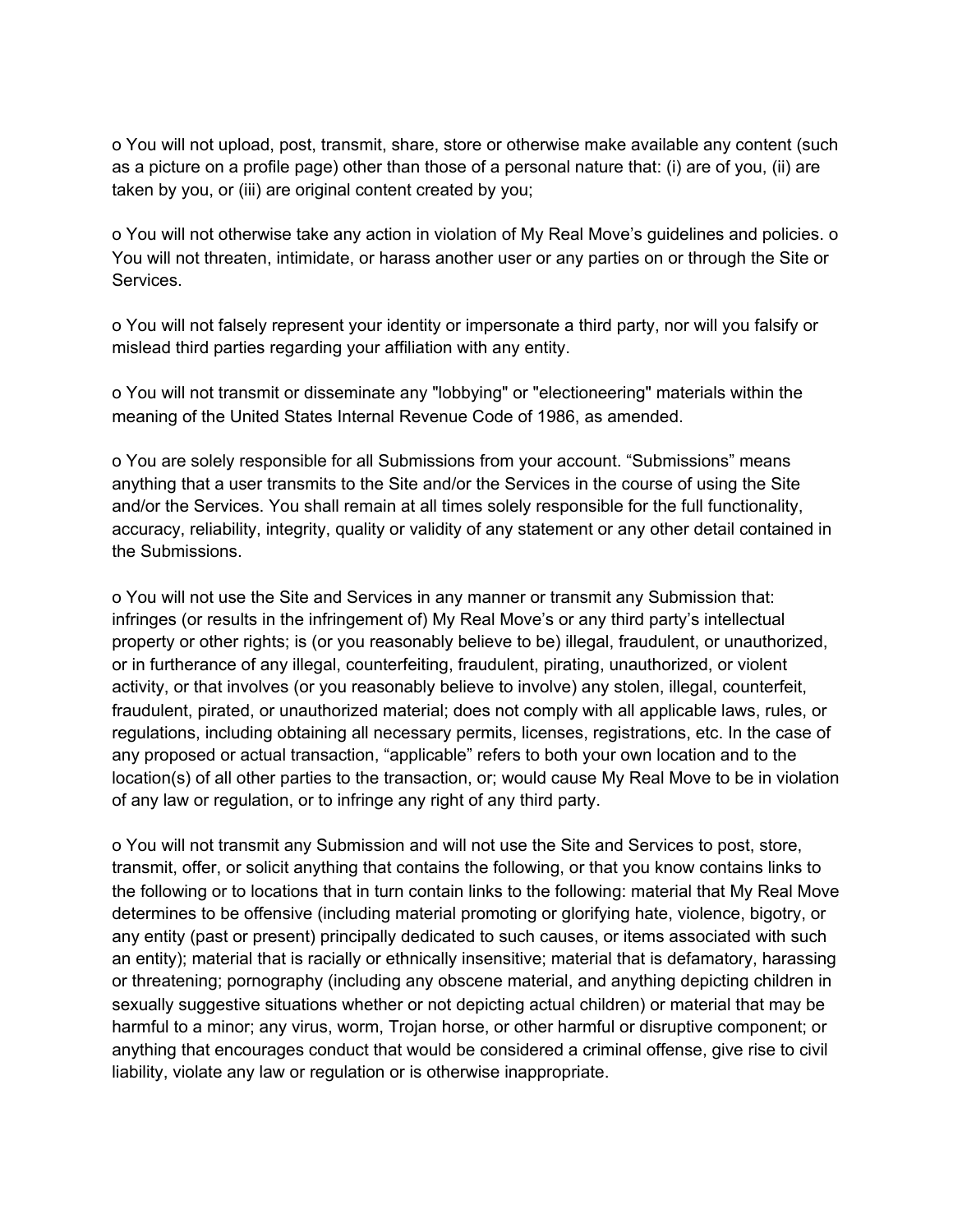### **Warnings**

#### *You use the My Real Move Site and Services at your own risk*

1.My Real Move has no obligation to review any content or material, posted to or through the Site and the Services, and cannot therefore be responsible for such material or content.

2. By operating the Site and the Services, My Real Move does not represent or imply that it endorses any content or material there posted, or that it believes such material to be accurate, useful or non-harmful.

3. You are responsible for taking precautions as necessary to protect yourself and your computer systems from viruses, worms, Trojan horses, and other harmful or destructive content.

4. The Site or the Services may contain content that is offensive, indecent, or otherwise objectionable, as well as content containing technical inaccuracies, typographical mistakes, and other errors.

5. The Site or the Services may also contain material that violates the privacy or publicity rights, or infringes the intellectual property and other proprietary rights, of third parties, or the downloading, copying or use of which is subject to additional terms and conditions, stated or unstated.

6. My Real Move disclaims any responsibility for any harm resulting from the use by visitors of the Site or the Services, or from viewing or downloading by those visitors of content posted on the Site or the Services.

#### *You are responsible for your own conduct*

1. You are solely responsible for your interactions with other users, including Requesters and Movers.

2. Requesters agree to treat Movers in a courteous and lawful manner, to reasonably cooperate with Movers to allow them to perform the Moving Services, and to provide a safe and appropriate working environment for Movers that is in compliance with all applicable laws and regulations.

3. Movers agree to treat Requesters in a courteous and lawful manner, to reasonably cooperate with Requesters in performing the Moving Services, and to comply with all applicable laws and regulations in the performance of all Moving Services.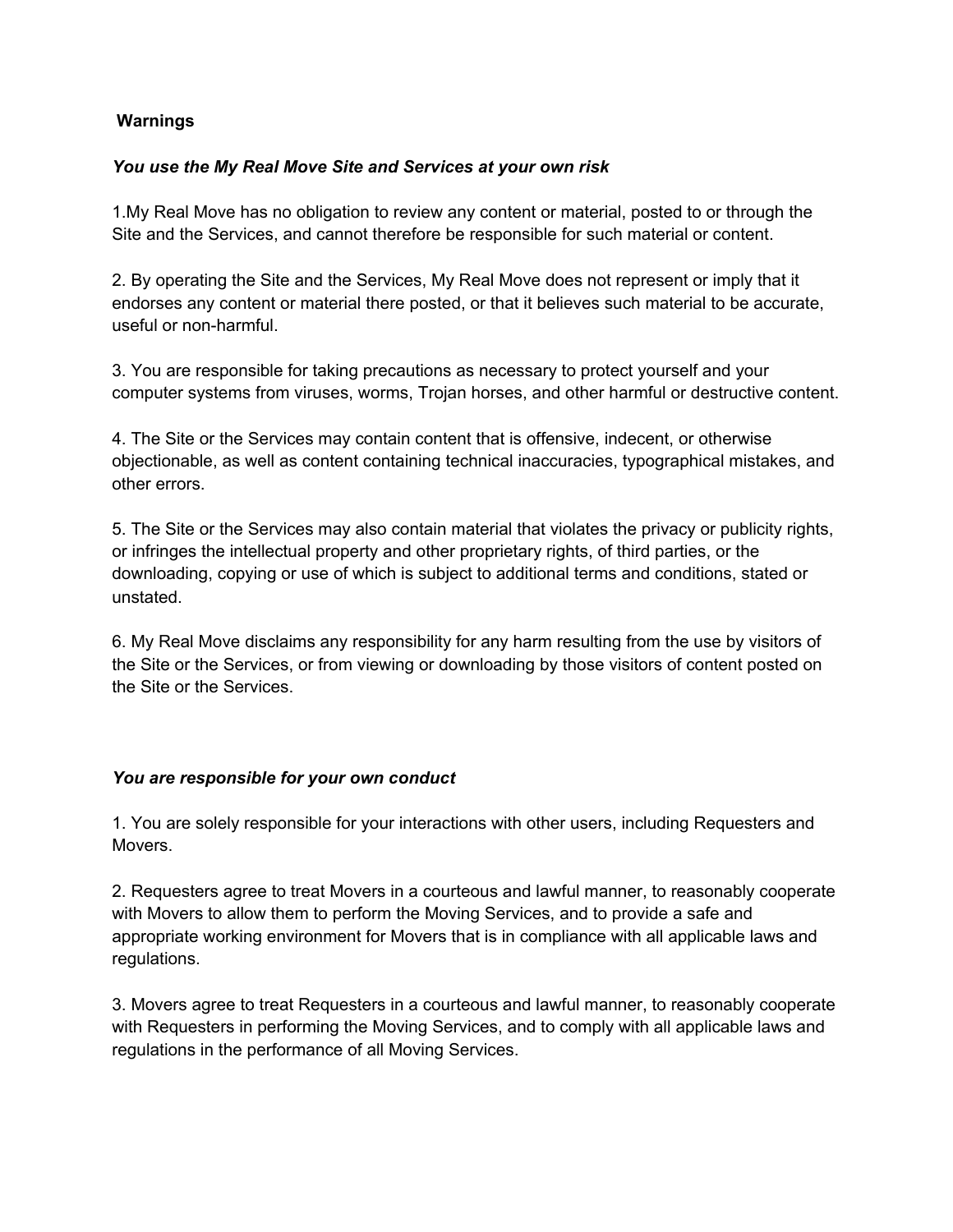4. My Real Move shall not be liable for any damages whatsoever arising out of or relating to the conduct of you or anyone else in connection with the use of the Services, including without limitation, bodily injury, emotional distress, property damage, damage to premises, and/or any other damages resulting from communications or meetings with other users of the Site or Services, or persons you meet through the Site or Services.

## *My Real Move is not responsible for what happens outside of the Site and Services, including on websites the Site or Services links to*

1. You understand the Site and the Services may contain (or you may receive from My Real Move, third parties, or other users) links to other web sites ("Third Party Sites") or content posted, owned or originating from third parties such as, by way of example only, pictures, designs, photographs, graphics, text, sound, video, information, software, applications and any other content ("Third Party Content").

2. You understand and agree that My Real Move is not responsible for, and does not control, Third Party Sites and Third Party Content. You also understand and agree that My Real Move is not responsible for the availability of such external sites or resources, and does not endorse and is not responsible or liable for any content, advertising, products or other materials on or available from such Third Party Sites and Third Party Content.

3. You acknowledge and agree that My Real Move shall not be responsible or liable, directly or indirectly, for any damage or loss caused or alleged to be caused by or in connection with the use of, or reliance upon, any such content, goods or services available on or through any such Third Party Site or Third Party Content.

4. The Site and Services may also, from time to time, access Third Party Content by accessing third party Application Programing Interfaces ("APIs") within the Site and Services. You understand and agree that the Site and Services are not endorsed, certified or otherwise approved in any way by the third party providing such API and the provider of the API is not responsible for the Site and Services. Notwithstanding any license provided under these Terms (including the end user license granted under these Terms), (i) any such third party API is provided "as-is," without any warranties and all implied warranties, including the implied warranties of merchantability, fitness for a particular purpose and non-infringement, are expressly disclaimed; (ii) you may not modify or create derivative works based on any part of any such third party API; (iii) you may not decompile, reverse-engineer, disassemble, and/or otherwise reduce any such third party API to source code or other human-perceivable form, to the full extent allowed by law; (iv) ownership of any such third party API and any services related to any such third party API remain with the owner of the API; and (v) the provider of any third-party API used in connection with the Site and Services disclaims any and all liability on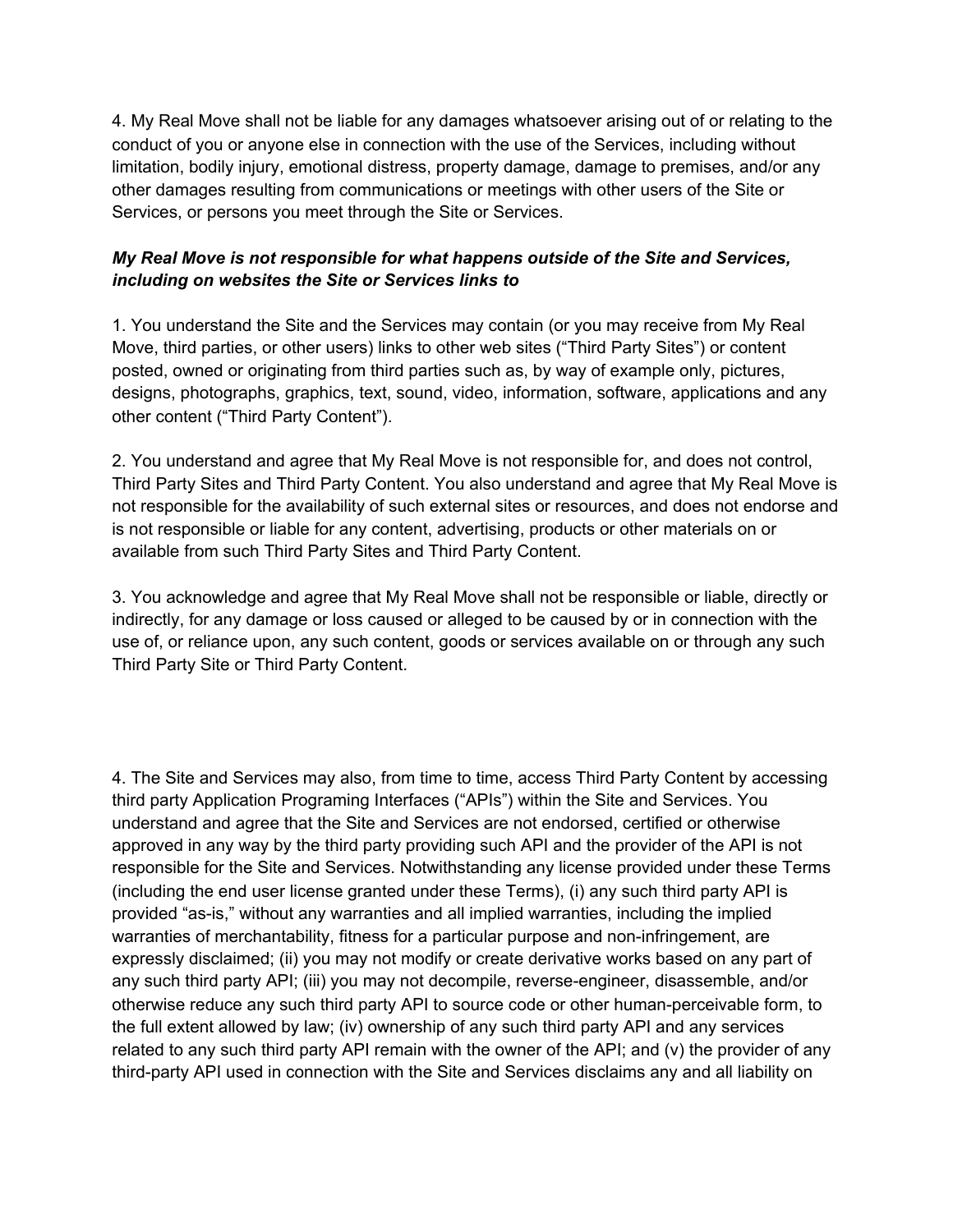the part of the third-party API Mover for any interruption in its services as accessed via the Site and Services.

### *Information and press releases may not be updated*

The Site and the Services contain information and press releases about My Real Move. While this information was believed to be accurate as of the date prepared, My Real Move disclaims any duty or obligation to update this information or any press releases. Information about companies other than ours contained in the press releases or otherwise, should not be relied upon as being provided or endorsed by My Real Move.

### **Legal Conditions**

### *My Real Move's liability is limited*

1. My Real Move is not responsible for any Third Party Sites, Third Party Content, Supported Platforms, or any other content posted on the Site or the Services, whether posted or caused by users of the Site or the Services, My Real Move, third parties or by any of the equipment or programming associated with or utilized in the Site or the Services.

2. My Real Move is not responsible for the conduct, whether online or offline, of any user of the Site or the Services.

3. My Real Move assumes no responsibility for any error, omission, interruption, deletion, defect, delay in operation or transmission, communications line failure, theft or destruction or unauthorized access to, or alteration of, user communications.

4. You understand that it is your duty to confirm and verify any information provided on or through the Site and Services, and that you bear the sole risk of relying on any such information, including but not limited to content, third-party content, or links.

5. My Real Move is not responsible for any problems or technical malfunction of any telephone network or lines, cellular data provider or network, computer online systems, servers or Movers, computer equipment, software, failure of email or players on account of technical problems or traffic congestion on the Services or Site, including injury or damage to users or to any other person's computer, and/or mobile device.

6. Neither My Real Move nor any of its affiliates, promoters or distribution partners shall be responsible for any loss or damage, including personal injury or death, resulting from anyone's use of the Site or the Services, anyone's use of services purchased via the Site or Services, any content posted on the Site or the Services or transmitted to users, or any interactions between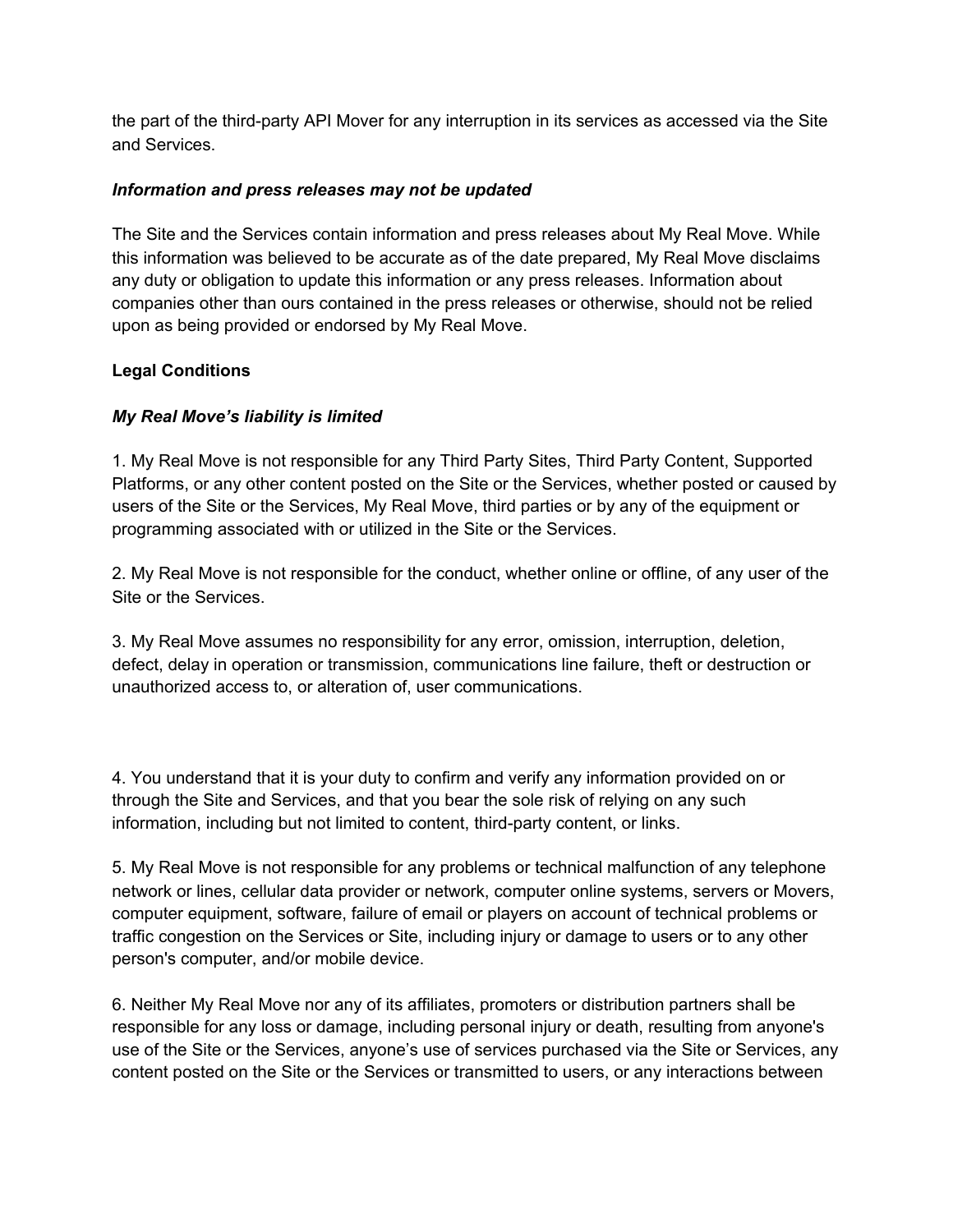users of the Site or the Services, whether online or offline.

MY REAL MOVE TRIES TO KEEP THE SITE AND SERVICES UP, BUG-FREE, AND SAFE, BUT YOU USE THEM AT YOUR OWN RISK. THE INFORMATION FROM OR THROUGH THE SITE AND THE SERVICES IS PROVIDED "AS IS," "AS AVAILABLE," AND ALL WARRANTIES, EXPRESS OR IMPLIED, ARE DISCLAIMED. THE INFORMATION, SITE AND THE SERVICES MAY CONTAIN VIRUSES, BUGS, ERRORS, PROBLEMS OR OTHER LIMITATIONS. IN NO EVENT WILL MY REAL MOVE OR ITS DIRECTORS, OFFICERS, EMPLOYEES, AFFILIATES, AGENTS, AND SUBSIDIARIES HAVE ANY LIABILITY WHATSOEVER FOR YOUR USE OF ANY INFORMATION, THE SERVICES, OR THE SITE. MY REAL MOVE IS NOT LIABLE FOR ANY INDIRECT, SPECIAL, INCIDENTAL OR CONSEQUENTIAL DAMAGES (INCLUDING DAMAGES FOR LOSS OF BUSINESS, LOSS OF PROFITS, LITIGATION, OR THE LIKE), WHETHER BASED ON BREACH OF CONTRACT, BREACH OF WARRANTY, TORT (INCLUDING NEGLIGENCE), PRODUCT LIABILITY OR OTHERWISE, EVEN IF ADVISED OF THE POSSIBILITY OF SUCH DAMAGES. NO ADVICE OR INFORMATION OBTAINED BY YOU FROM US THROUGH THE SITE/SERVICES SHALL CREATE ANY WARRANTY, REPRESENTATION OR GUARANTEE NOT EXPRESSLY STATED IN THIS AGREEMENT.

MY REAL MOVE DOES NOT CONTROL THE INFORMATION PROVIDED BY THIRD PARTIES (INCLUDING REQUESTERS AND MOVERS) OR SUPPORTED PLATFORMS ON THE SITE OR SERVICES, AND THEREFORE SHALL NOT BE RESPONSIBLE FOR YOUR RELIANCE ON ANY INFORMATION OR STATEMENTS MADE ON OR THROUGH THE SITE OR SERVICES. THIS INCLUDES, BUT IS NOT LIMITED TO STATEMENTS MADE BY

(1) USERS RELATED TO ANY MOVING SERVICES AVAILABLE MADE THROUGH THE SITE AND/OR SERVICES;

(2) ALLEGED PROMISES RELATED TO THE ALLOCATION OF FUNDS, SERVICES TO BE PROVIDED, AND/OR ANY TIMELINES, AND

(3) ANY THIRD PARTY STATEMENTS, INCLUDING THOSE OF OTHER USERS. FURTHERMORE, YOU ARE SOLELY RESPONSIBLE FOR THE INFORMATION THAT YOU PROVIDE ON THE SITE AND SERVICES, INCLUDING BUT NOT LIMITED TO PICTURES, DESCRIPTIONS, VIDEOS, WARRANTIES, GUARANTEES, SOUNDS, GRAPHICS, OR ANY OTHER INFORMATION YOU PROVIDE IN THE REQUESTING, OFFERING, PURCHASE, OR SALE OF ANY MOVING SERVICES.

THE QUALITY OF THE MOVING SERVICES REQUESTED OR ORDERED THROUGH THE SITE AND/OR SERVICES IS ENTIRELY THE RESPONSIBILITY OF THE MOVER, THE AGENT(S) OF MOVER, OR OTHER USERS WHO ULTIMATELY PROVIDES SUCH MOVING SERVICES TO YOU. YOU THEREFORE ACKNOWLEDGE AND AGREE THAT BY USING THE SITE AND/OR SERVICES, YOU MAY BE EXPOSED TO MOVING SERVICES THAT ARE POTENTIALLY DANGEROUS, OFFENSIVE, HARMFUL, UNSAFE OR OTHERWISE OBJECTIONABLE, AND THAT YOU USE THE SITE, SERVICES, AND SUCH MOVER, AT YOUR OWN RISK. YOU FURTHER ACKNOWLEDGE AND AGREE THAT BY PROVIDING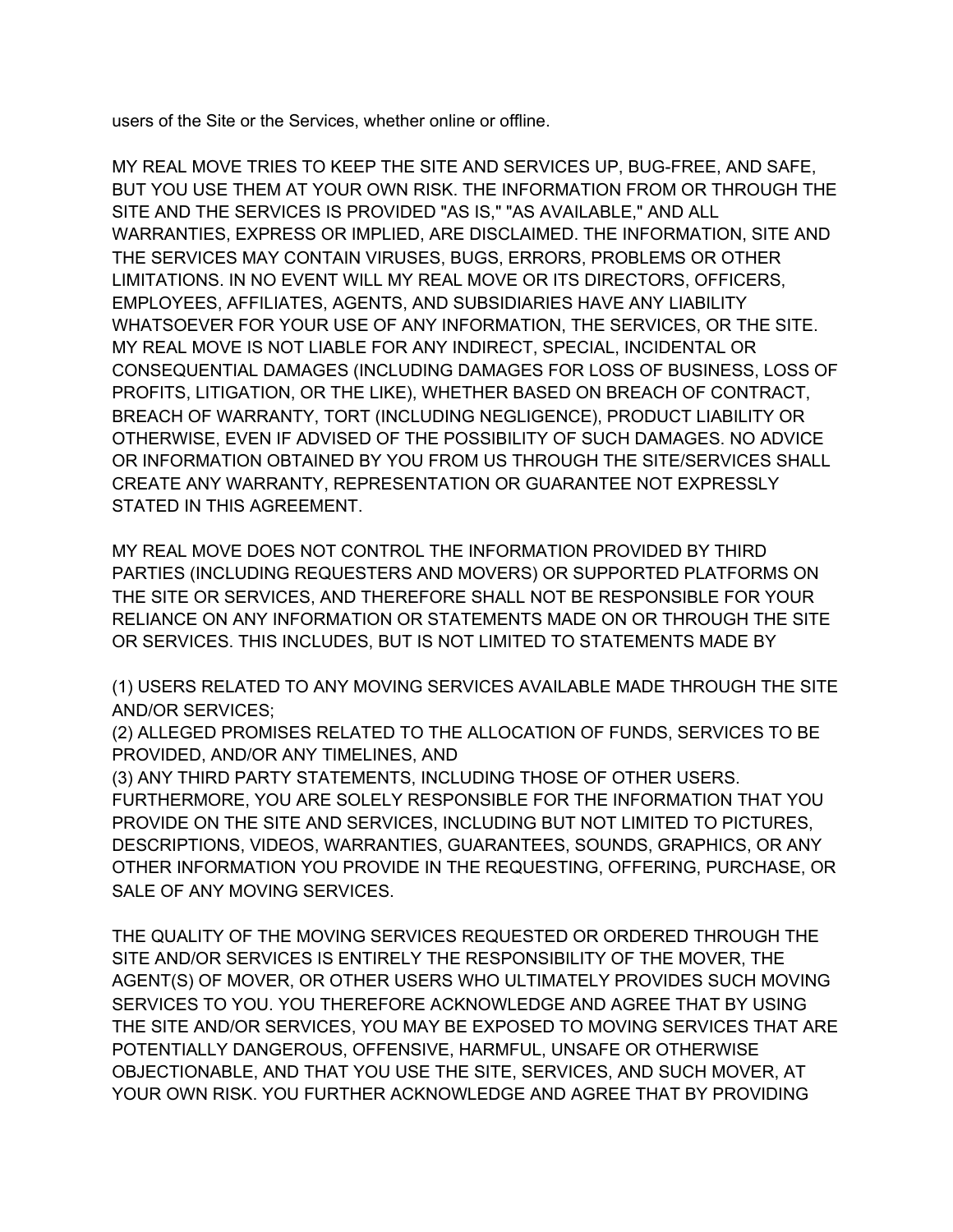MOVING SERVICES TO A REQUESTER, YOU MAY BE EXPOSED TO CONDITIONS THAT ARE POTENTIALLY DANGEROUS, OFFENSIVE, HARMFUL, UNSAFE OR OTHERWISE OBJECTIONABLE, AND THAT YOU USE THE SITE AND/OR SERVICES AND AGREE TO PROVIDE SERVICES TO A REQUESTER AT YOUR OWN RISK. MY REAL MOVE SHALL NOT BE LIABLE FOR ANY TRANSACTIONS MADE BETWEEN YOU AND ANY THIRD PARTY, INCLUDING ANY REQUEST OR ORDER YOU MAKE OR ACCEPT THROUGH THE SITE OR SERVICES, AND YOU AGREE THAT ANY SUCH TRANSACTION IS EXPRESSLY BETWEEN YOU AND THE THIRD PARTY; YOU THEREFORE RELEASE MOVED AND ITS DIRECTORS, OFFICERS, EMPLOYEES, AFFILIATES, AGENTS, AND SUBSIDIARIES, FROM ANY AND ALL CLAIMS, DEMANDS, AND DISPUTES.

MY REAL MOVE'S LIABILITY TO YOU FOR ANY CAUSE WHATSOEVER, AND REGARDLESS OF THE FORM OF THE ACTION, WILL AT ALL TIMES BE LIMITED TO THE FEES, IF ANY, PAID BY YOU TO US FOR THE SERVICES AND USE OF THE SITE, BUT IN NO CASE WILL OUR LIABILITY TO YOU SHALL EXCEED \$100. YOU AGREE THAT DISPUTES BETWEEN YOU AND MOVED WILL BE RESOLVED BY BINDING, INDIVIDUAL ARBITRATION AND YOU WAIVE YOUR RIGHT TO PARTICIPATE IN A CLASS ACTION LAWSUIT OR CLASS-WIDE ARBITRATION. YOU ACKNOWLEDGE THAT IF NO FEES ARE PAID TO US FOR THE SITE AND THE SERVICES, YOU SHALL BE LIMITED TO INJUNCTIVE RELIEF ONLY, UNLESS OTHERWISE PERMITTED BY LAW, AND SHALL NOT BE ENTITLED TO DAMAGES OF ANY KIND FROM US, REGARDLESS OF THE CAUSE OF ACTION. IF YOU ARE A CALIFORNIA RESIDENT, YOU WAIVE CALIFORNIA CIVIL CODE SECTION 1542, WHICH STATES, IN PART: "A GENERAL RELEASE DOES NOT EXTEND TO CLAIMS WHICH THE CREDITOR DOES NOT KNOW OR SUSPECT TO EXIST IN HIS FAVOR AT THE TIME OF EXECUTING THE RELEASE, WHICH IF KNOWN BY HIM MUST HAVE MATERIALLY AFFECTED HIS SETTLEMENT WITH THE DEBTOR".

### *You agree to indemnify My Real Move*

You agree to indemnify, defend, and hold harmless My Real Move, its contractors, licensors, subsidiaries and affiliates and their respective partners, directors, officers, members, managers, employees and agents from and against any and all claims and expenses, including any and all losses, costs, liabilities, and attorneys' fees, arising out of or in connection with:

(1) your use of the Site and Services, including but not limited to your requesting, ordering, or performing Moving Services,

(2) any Supported Platforms, User Content, Third Party Content, Third Party Sites, and any other content,

(3) your violation of this Agreement, or of any law or the rights of any third party,

(4) your breach of this Agreement and/or any breach of your representations and warranties set forth herein, and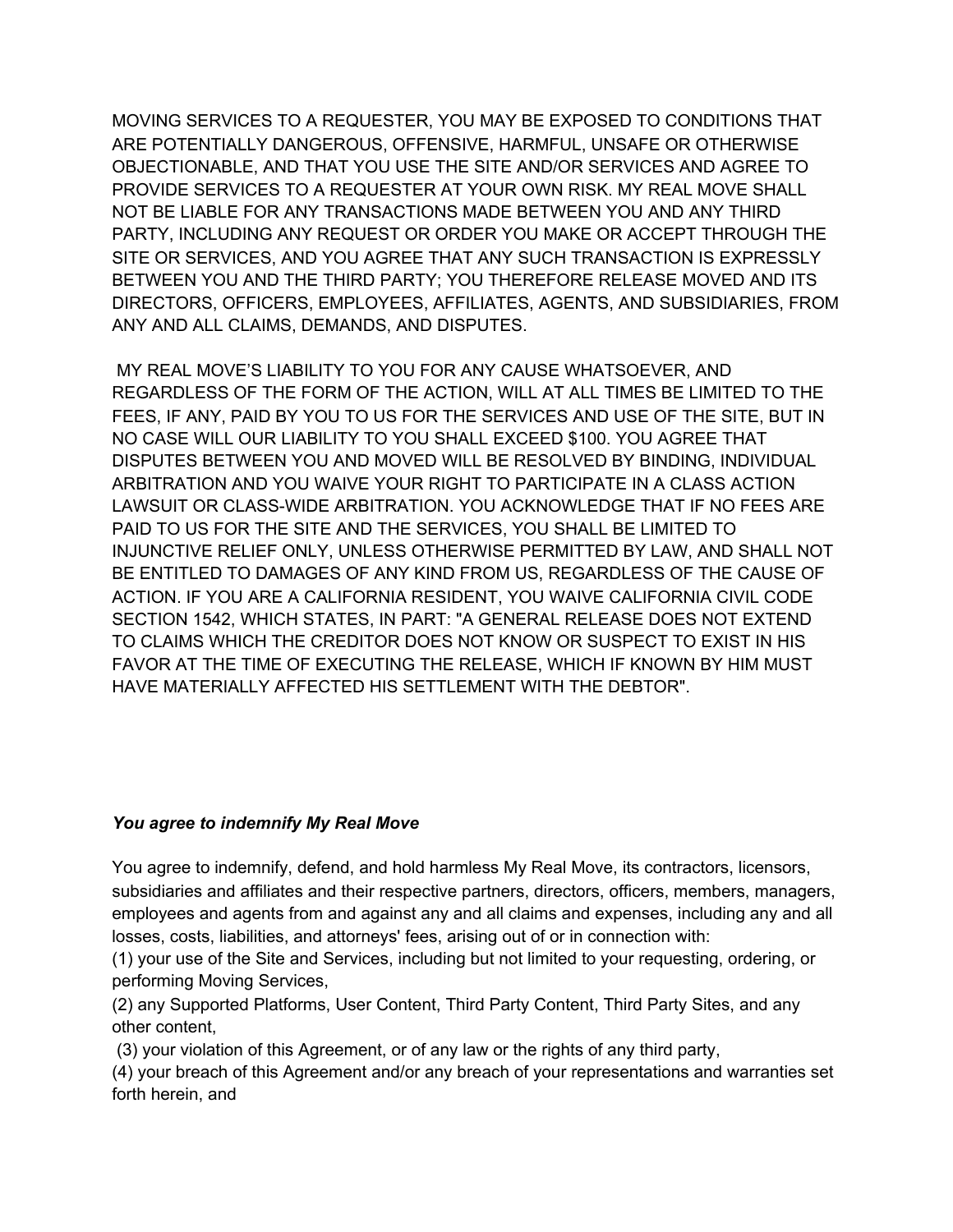(5) your failure to comply with any and all applicable laws, rules, and regulations in the procurement and provision of Moving Services via the Site and/or Services.

# *Territorial Restrictions*

The information and or features provided within the Site and Services is not intended for distribution to or use by any person or entity in any jurisdiction or country where such distribution or use would be contrary to law or regulation or which would subject My Real Move to any registration requirement within such jurisdiction or country. My Real Move reserves the right to limit the availability of our Site and Services or any portion of the Site and Services, to any person, geographic area, or jurisdiction, at any time and in our sole discretion, and to limit the quantities or features of any content, product, service or other feature that My Real Move provides.

Services provided by My Real Move may be subject to United States export controls. Thus, no software from the Site and Services may be downloaded, exported or re-exported: (a) into (or to a national or resident of) any country to which the United States has embargoed goods; or (b) to anyone on the U.S. Treasury Department's list of Specially Designated Nationals or the U.S. Commerce Department's Table of Deny Orders. By downloading any software or applications related to the Site and Services, you represent and warrant that you are not located in, under the control of, or a national or resident of, any such country or on any such list.

# *You agree that New York law applies to this Agreement*

Subject to the arbitration clauses included below, if there is any dispute arising out of the Site and the Services, by using the Site, you expressly agree that any such dispute shall be governed by the laws of the State of New York, without regard to its conflict of law provisions, and you expressly agree and consent to the exclusive jurisdiction and venue of the state and federal courts of the State of New York, in New York County, for the resolution of any such dispute.

### *Your general representation and warranty*

1. You represent and warrant that:

o You will use the Site and Services in accordance with the Privacy Policy (<https://myrealmove.com/legal/myrealmove-privacy-policy.pdf> )with this Agreement and with all applicable laws and regulations (including without limitation any local laws or regulations in your country, state, city, or other governmental area, regarding online conduct and acceptable content, and including all applicable laws regarding the transmission of technical data exported from the United States or the country in which you reside)

o You will use the Site and the Services so as not to infringe or misappropriate the intellectual property rights of any third party.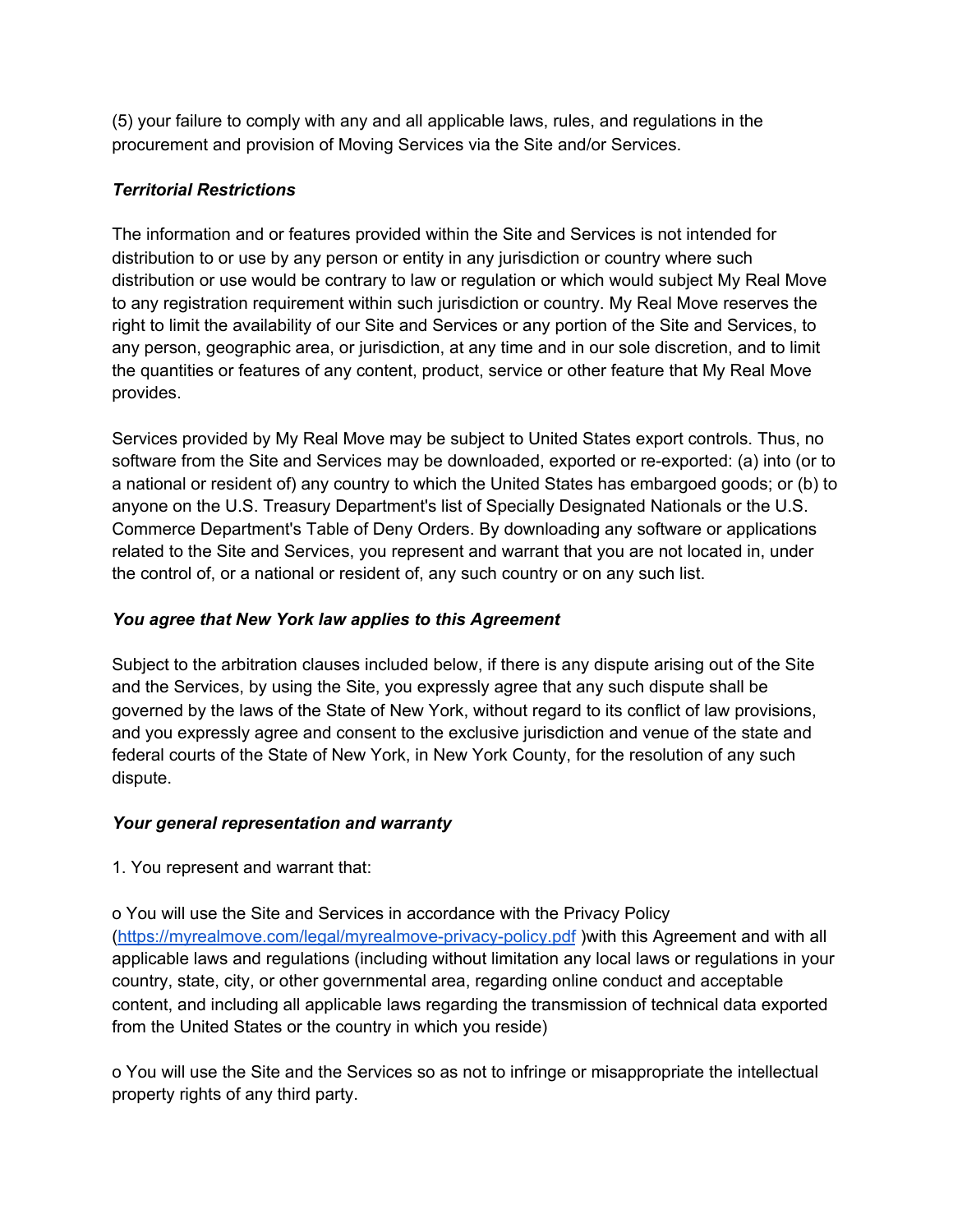## *Agreement to Arbitration*

1. You and My Real Move agree that any cause of action arising out of or related to the Site or the Services must commence within one (1) year after the cause of action arose; otherwise, such cause of action is permanently barred.

2. You agree that, except for claims for injunctive or equitable relief or claims regarding intellectual property rights (which may be brought in any competent court without the posting of a bond), any dispute arising under this Agreement shall be finally settled in accordance with the Comprehensive Arbitration Rules of the Judicial Arbitration and Mediation Service, Inc. ("JAMS") by arbitrators appointed in accordance with such rules.

3. You agree any arbitration shall take place in New York, New York in the English language and the arbitral decision may be enforced in any court. The prevailing party in any action or proceeding to enforce this Agreement shall be entitled to costs and attorneys' fees.

4. WITH RESPECT TO ALL PERSONS AND ENTITIES, REGARDLESS OF WHETHER THEY HAVE OBTAINED OR USED THE SITE OR SERVICES FOR PERSONAL, COMMERCIAL OR OTHER PURPOSES, ALL CLAIMS MUST BE BROUGHT IN THE PARTIES' INDIVIDUAL CAPACITY, AND NOT AS A PLAINTIFF OR CLASS MEMBER IN ANY PURPORTED CLASS ACTION, COLLECTIVE ACTION, PRIVATE ATTORNEY GENERAL ACTION OR OTHER REPRESENTATIVE PROCEEDING. THIS WAIVER APPLIES TO CLASS ARBITRATION, AND, UNLESS WE AGREE OTHERWISE, THE ARBITRATOR MAY NOT CONSOLIDATE MORE THAN ONE PERSON'S CLAIMS. YOU AGREE THAT, BY ENTERING INTO THIS AGREEMENT, YOU AND MY REAL MOVE ARE EACH WAIVING THE RIGHT TO A TRIAL BY JURY OR TO PARTICIPATE IN A CLASS ACTION, COLLECTIVE ACTION, PRIVATE ATTORNEY GENERAL ACTION, OR OTHER REPRESENTATIVE PROCEEDING OF ANY KIND.

### *Other Terms*

1. If any part of this Agreement is held invalid or unenforceable, that part will be construed to reflect the parties' original intent, and the remaining portions will remain in full force and effect.

2. A waiver by either party of any term or condition of this Agreement or any breach thereof, in any one instance, will not waive such term or condition or any subsequent breach thereof.

3. My Real Move may assign its rights under this Agreement without condition.

4. This Agreement will be binding upon and will inure to the benefit of the parties, their successors and permitted assigns. The headings of the paragraphs of this Agreement are